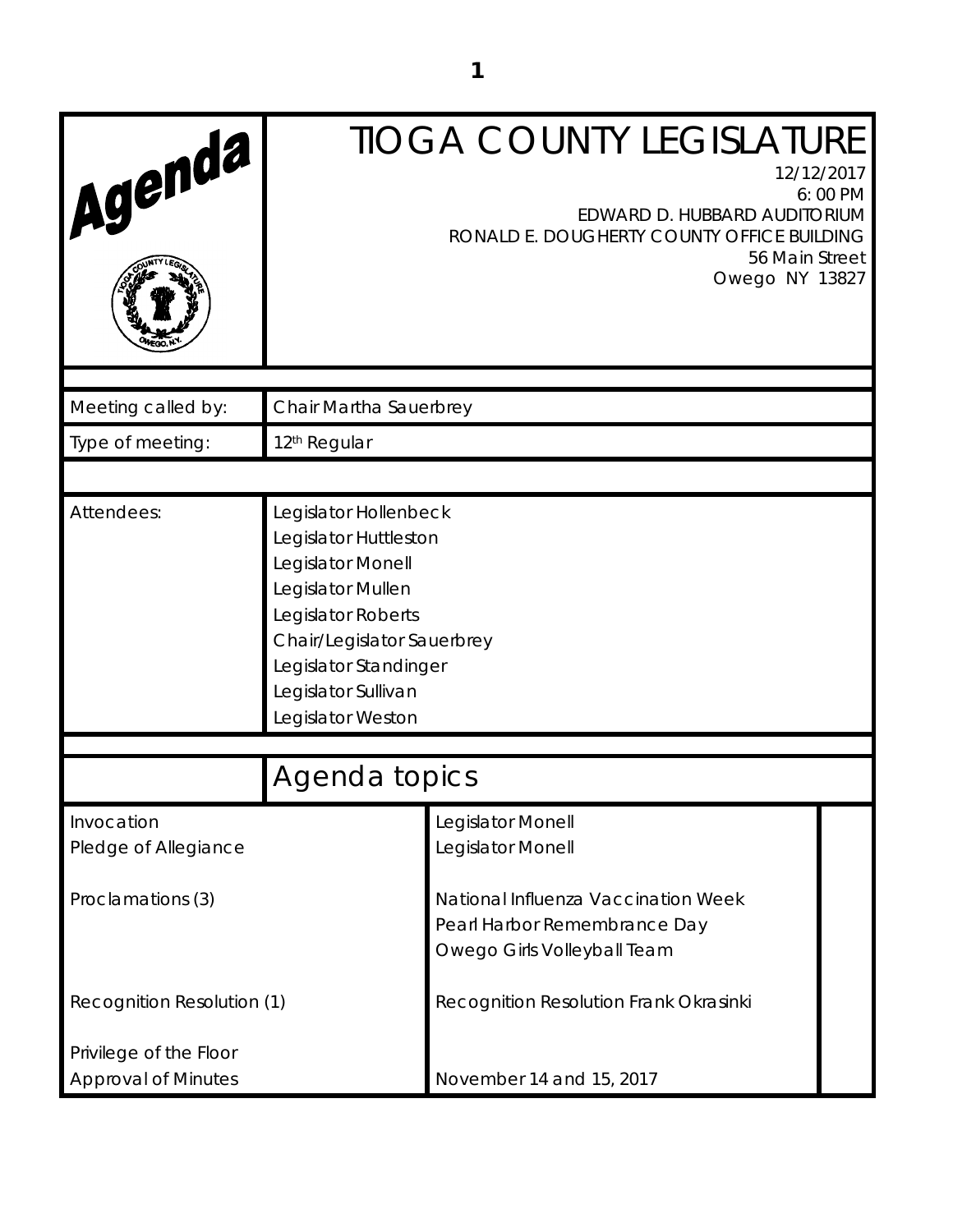| Petitions, Communications & Notices<br>Appointments/Reappointments<br>Reports Standing/Special Committees |                                                                                                                                      |                                                                                                                                                                                                                                                                                                                                                                                                                                                                                                                                                                                                                                                                                                                                                                                                                                                                                                                                                                                                                                                                                                                                                                                                                     |         |
|-----------------------------------------------------------------------------------------------------------|--------------------------------------------------------------------------------------------------------------------------------------|---------------------------------------------------------------------------------------------------------------------------------------------------------------------------------------------------------------------------------------------------------------------------------------------------------------------------------------------------------------------------------------------------------------------------------------------------------------------------------------------------------------------------------------------------------------------------------------------------------------------------------------------------------------------------------------------------------------------------------------------------------------------------------------------------------------------------------------------------------------------------------------------------------------------------------------------------------------------------------------------------------------------------------------------------------------------------------------------------------------------------------------------------------------------------------------------------------------------|---------|
| <b>RESOLUTIONS:</b>                                                                                       | 3. Year End Transfers<br>Schedule<br>6. Town Tax Levy<br>7. County Tax Levy<br><b>Public Health</b><br>Counsel<br>Testing)<br>Office | 1. Increase Rate Paid for Autopsy Cases<br>2. Fix Time of Organizational Meeting<br>4. Authorize Treasurer to Encumber Funds<br>5. Adopt County Budget for 2018, Appropriations and Salary<br>8. Transfer of Funds Budget Modification Mental Hygiene<br>9. Amend Budget and Transfer an Appropriation of Funds<br>10. Transfer of Funds from Contingency Account to Assigned<br>11. Transfer of Funds within the Jail Budget<br>12. Transfer Funds/Fund Self-Insurance Plan Reserve<br>13. Resolution to approve a Contract between the Tioga County<br>Probation Dept. & The Family and Children's Society to<br>provide adult & juvenile sexual offender treatment services<br>14. Renew Contract Partners in Safety, Inc. (CDL Drug & Alcohol<br>15. Resolution to Renew Consultant Contract for Hazard<br>Mitigation Plan Coordination for 2018<br>16. Home Rule Request for amendment of New York State<br>Corrections Law 500-c to authorize the Tioga County<br>Correctional Facility to hold persons under arrest for<br>arraignment in any court located in Tioga County-Sheriff's<br>17. Appoint At-Large Member to the STERPDB Regional Board<br>18. Appoint Member to the Tioga County Board of Health |         |
|                                                                                                           | <b>Board</b>                                                                                                                         | 19. Reappoint Member to the Tioga County Board of Health<br>20. Appoint Freedom of Information Officer<br>21. Reappoint Member to the Tioga County Agricultural and<br><b>Farmland Protection Board</b><br>22. Resolution Appointing New Member to Community Services<br>23. Authorize Contract Renewal CSEA Employee Benefit Fund                                                                                                                                                                                                                                                                                                                                                                                                                                                                                                                                                                                                                                                                                                                                                                                                                                                                                  |         |
|                                                                                                           |                                                                                                                                      | 24. Authorize 2018 Salaries (Board of Elections)<br>25. Appointment of Part-Time Information Security                                                                                                                                                                                                                                                                                                                                                                                                                                                                                                                                                                                                                                                                                                                                                                                                                                                                                                                                                                                                                                                                                                               | Officer |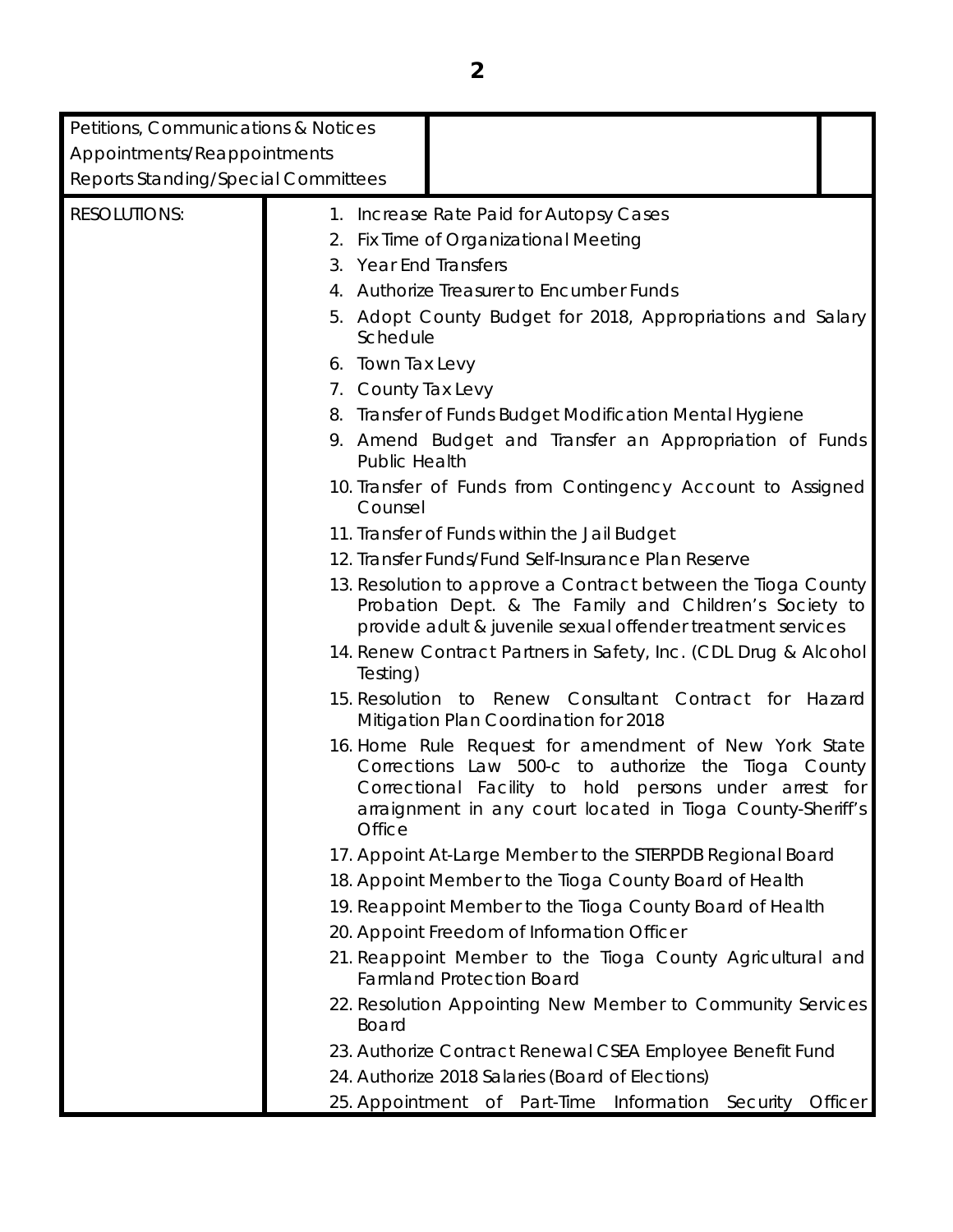| Legislative Office                                                                                          |
|-------------------------------------------------------------------------------------------------------------|
| 26. Authorize the Reappointment of Shawn L. Yetter as<br><b>Commissioner of Social Services</b>             |
| 27. Authorize Appointment of 3rd Assistant District Attorney District<br><b>Attorney's Office</b>           |
| 28. 2018 Staff Changes District Attorney                                                                    |
| 29.2018 Staff Changes Economic Development and Planning<br>Department                                       |
| 30. 2018 Staff Changes Emergency Preparedness                                                               |
| 31. 2018 Staff Changes Department of Emergency Services                                                     |
| 32. 2018 Staff Changes Bureau of Fire                                                                       |
| 33.2018<br>Staff<br>Changes<br>Information<br>Technology<br>and<br><b>Communication Services Department</b> |
| 34. 2018 Staff Changes Public Health Department                                                             |
| 35. 2018 Staff Changes Department of Social Services                                                        |
| 36. 2018 Staff Changes Veteran's Department                                                                 |
| 37. 2018 Staff Changes Treasurer's Department                                                               |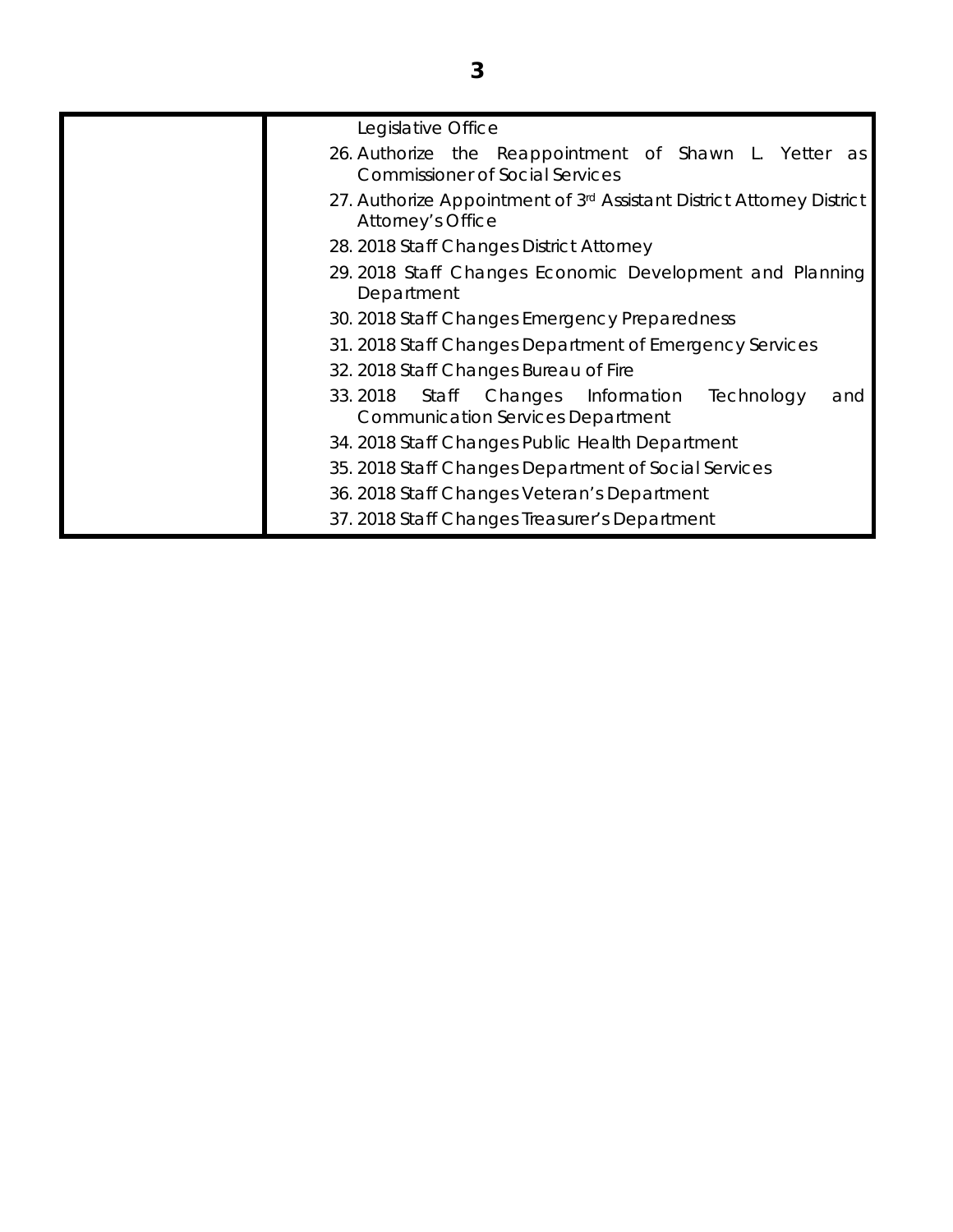## County of Tioga EXECUTIVE PROCLAMATION

WHEREAS: Flu is a contagious viral respiratory infection of the nose, throat, and lungs that can infect all people regardless of their age or health status; and

WHEREAS: Annually, 9 to 35 million US citizens become ill with it, and 12 to 56 thousand die from it; and

WHEREAS: People with weakened immune systems or an inability to get the flu vaccine need to avoid getting the flu; and

WHEREAS: The most effective way to prevent flu illness is to get a flu vaccine; and

WHEREAS: Flu vaccines are tested, proven safe, and are recommended for people over 6 months old, including pregnant women; and

WHEREAS: Tioga County Public Health reminds people that a flu vaccine now is still beneficial since flu season continues for 5 more months; therefore

The TIOGA COUNTY LEGISLATURE, County of Tioga, does hereby proclaim the week of December 3 - December 9, 2017 as:

# NATIONAL INFLUENZA VACCINATION WEEK

and encourages all of us to receive the flu vaccine, encourage others to get the vaccine, and to be knowledgeable so that we can dispel myths and provide correct education.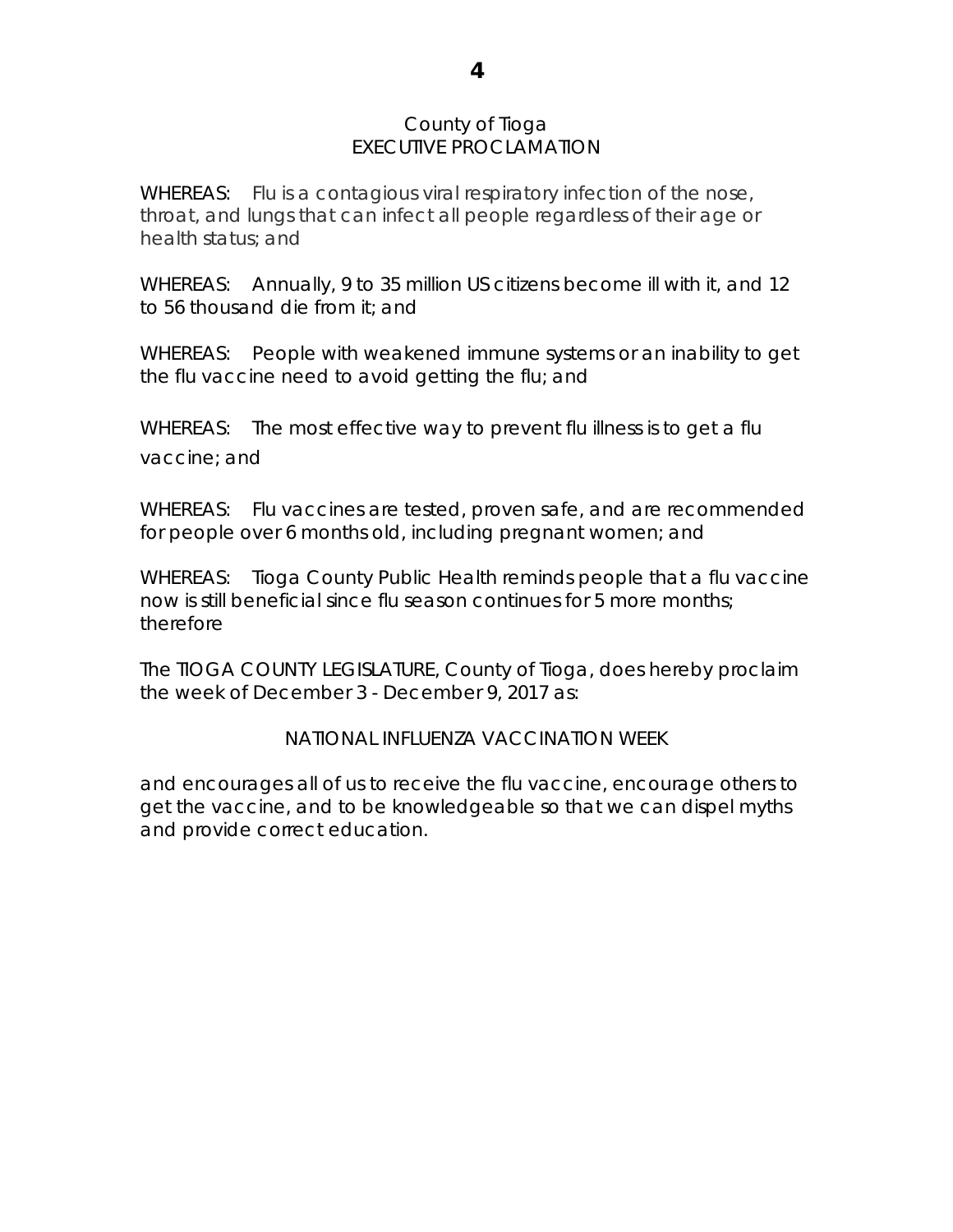#### PEARL HARBOR REMEMBRANCE DAY

WHEREAS: December 7, 2017, marks the 76th anniversary of the attack on the United States at Pearl Harbor, Hawaii; and

WHEREAS: On December 7, 1941, a military assault took place at the U.S. Naval Base at Pearl Harbor, Hawaii, that claimed the lives of over 2,400 soldiers and citizens and injured over a thousand additional people, and caused the destruction of twenty American naval vessels including 8 battleships of the U. S. Pacific Fleet and over 300 airplanes; and

WHEREAS: President Franklin Delano Roosevelt famously proclaimed December 7, 1941, as a "date which will live in infamy," and it has stood as a solemn day of tribute ever since; and

WHEREAS: One day later, on December 8, 1941, President Roosevelt requested of Congress the power and authority to declare war on Japan, and that day after the attack on Pearl Harbor, the United States of America was officially thrust into World War II; and

WHEREAS: Reflecting on the loss of human life and the ruination of the Pearl Harbor Base that day serves as a stark reminder of the exceptional service and selfless sacrifice of our armed servicemen and women, who risked their lives and personal safety to shield our nation from harm and preserve our nation's founding values and liberties; and

WHEREAS: Today we pause in commemoration of those who fought and died on December 7, 1941, especially remembering Seaman Delmar Dale Sibley of Owego who is still aboard the USS Arizona, and we honor their bravery and final sacrifice; and

WHEREAS: Four from Tioga County survived including 96-year-old Army Air Corps Private First Class Army Mechanic Bill Kennedy of Owego and three now deceased survivors U.S. Marine Machine Gun Crewman Lester Dunham of Owego, Army Sergeant Donald Stocks of Owego, and Army Sergeant Richard Hopkins of Berkshire, later recipient of the Bronze Star for meritorious service on the front lines of Guadalcanal; and

WHEREAS: We are profoundly grateful for members of our nation's military and their families, who freely risk all for the good of others; now therefore

THE TIOGA COUNTY LEGISLATURE does hereby proclaim December 7, 2017 as PEARL HARBOR REMEMBRANCE DAY and throughout Tioga County encourage all to remember the exceptional service of our nations' Veterans.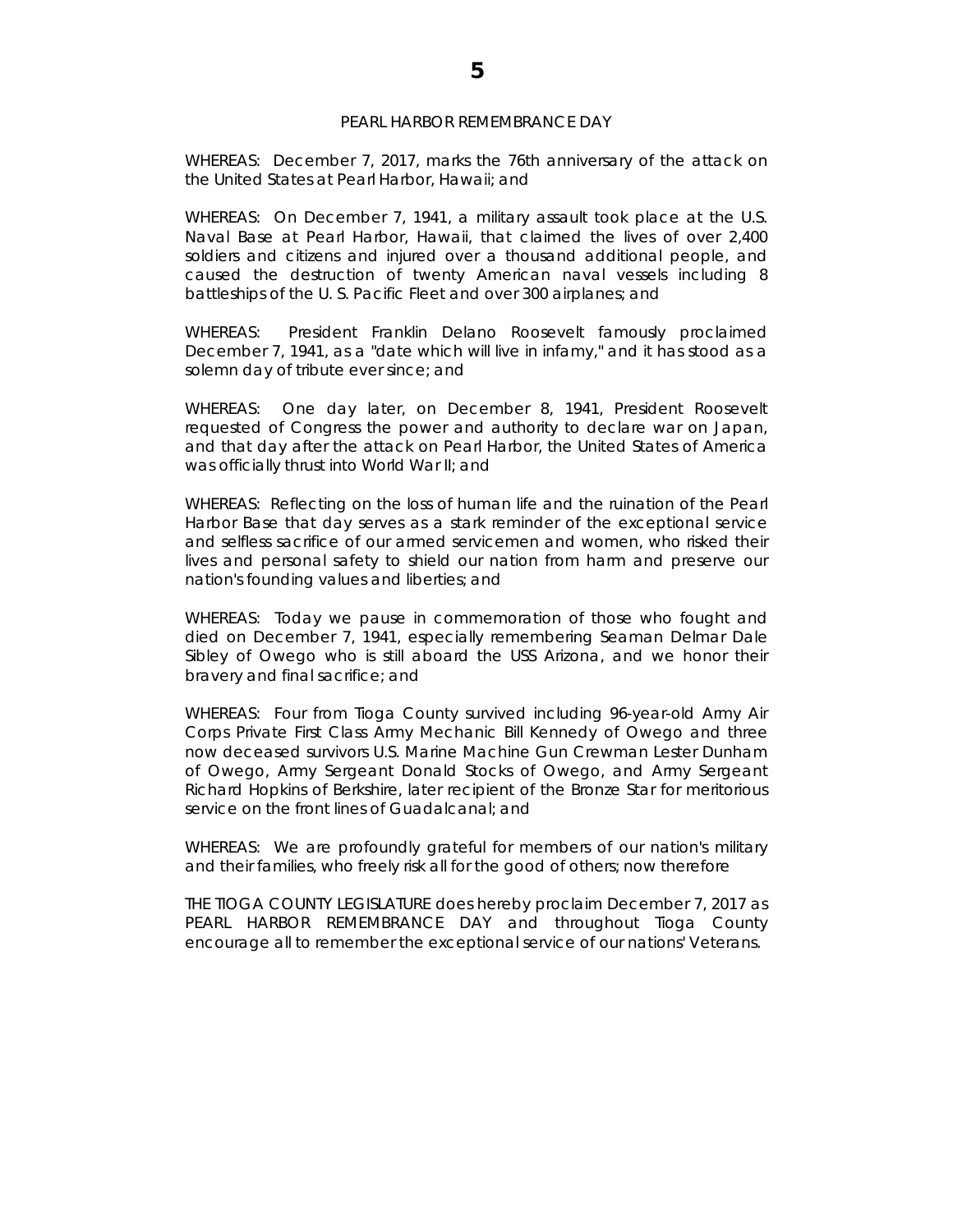#### PROCLAMATION

WHEREAS: The Tioga County Legislature is extremely proud of all School Districts and appreciate the value that schools bring to our communities; and

WHEREAS: The Legislature is equally proud of our young people and recognize the students that participate in programs that build character through extracurricular activities and specifically sporting events; and

WHEREAS: Student-athletes can establish a strong foundation upon which they can go on to lead extraordinary lives; and

WHEREAS: The Tioga County Legislature would like to congratulate and applaud the Owego Free Academy Girls Volleyball Team as they won the New York State Class B Volleyball Championship for the third time in five years on Sunday, November 19, 2017 against Hudson Falls; and

WHEREAS: The Owego Free Academy Girls Volleyball Team members are: Mackenzie Struble, Kaylee Kelly, Makenna Boehme, Evee Coleman, Brinn Shaughnessy, Paige Taylor, Sara Zepkowski, McKenzie Hart, Shannon Heffernan, Grace Thomas, Ruby Coleman, Taylor Aubel, Annika Kinney, Bianca DeVita under the leadership of Head Coach Brittney Race and Assistant Coaches Breanna Horton, Pam Horton, Erica Darpino and Kayla Snyder; now therefore

THE TIOGA COUNTY LEGISLATURE does hereby recognize and commend the Owego Girls Volleyball Team for its third achievement as NYS Champions.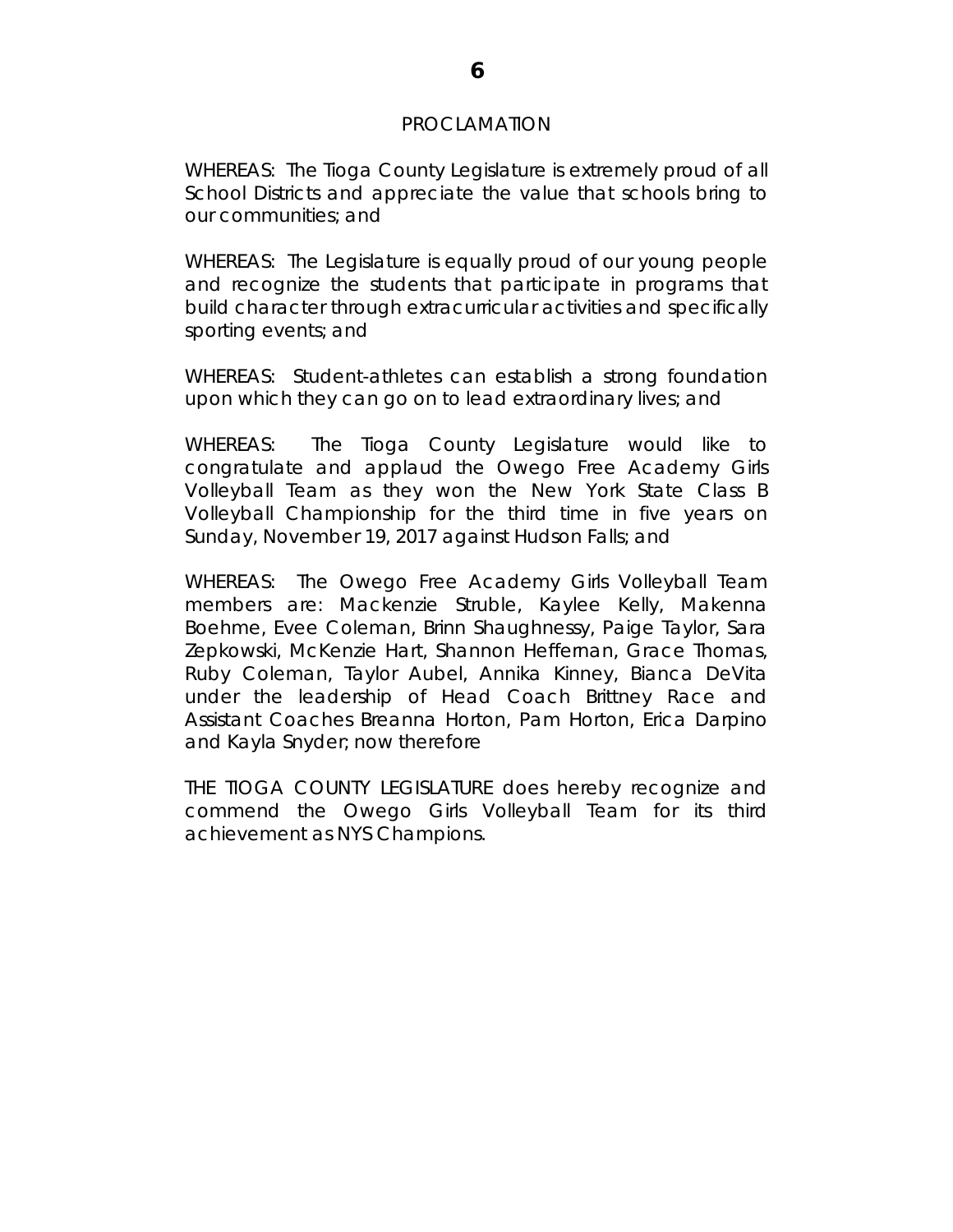REFERRED TO: PUBLIC SAFETY COMMITTEE

RESOLUTION NO. –17 RECOGNITION RESOLUTION RECOGNIZING FRANK R. OKRASINSKI, JR., TIOGA COUNTY FIRE COORDINATOR

WHEREAS: Frank Okrasinski started working with the Tioga County Bureau of Fire on May 4, 1993; and

WHEREAS: The Tioga County Legislature would like to recognize Mr. Okrasinski for his many years of dedicated service to the Tioga County Bureau of Fire and especially for his last two years acting in his capacity as Tioga County Fire Coordinator due to the passing of John Scott; and

WHEREAS: Frank was appointed to the position of Tioga County Assistant Fire Coordinator on May 4, 1993 and appointed as Tioga County Fire Coordinator on September 9, 2016 and served Tioga County in these capacities for more than 24 years; and

WHEREAS: Frank joined the South Side Fire Company in April 1976 and became Fire Chief in 1987, which spanned over 35 years; and

WHEREAS: Frank was a leader, a mentor, a favored friend to all the firefighters he encountered, guiding and advising them as they developed the skills of firefighting; and

WHEREAS: Frank will leave his post as Tioga County Fire Coordinator on December 31, 2017; therefore be it

RESOLVED: That the Tioga County Legislature, on its own behalf, as well as on behalf of the citizens of Tioga County, express sincere gratitude and recognize Frank R. Okrasinski, Jr. for his years of dedicated service to Tioga County and especially his last two years as Tioga County Fire Coordinator; and be it further

RESOLVED: That this resolution be spread upon the minutes of this meeting and a certified copy be presented to Frank R. Okrasinski, Jr.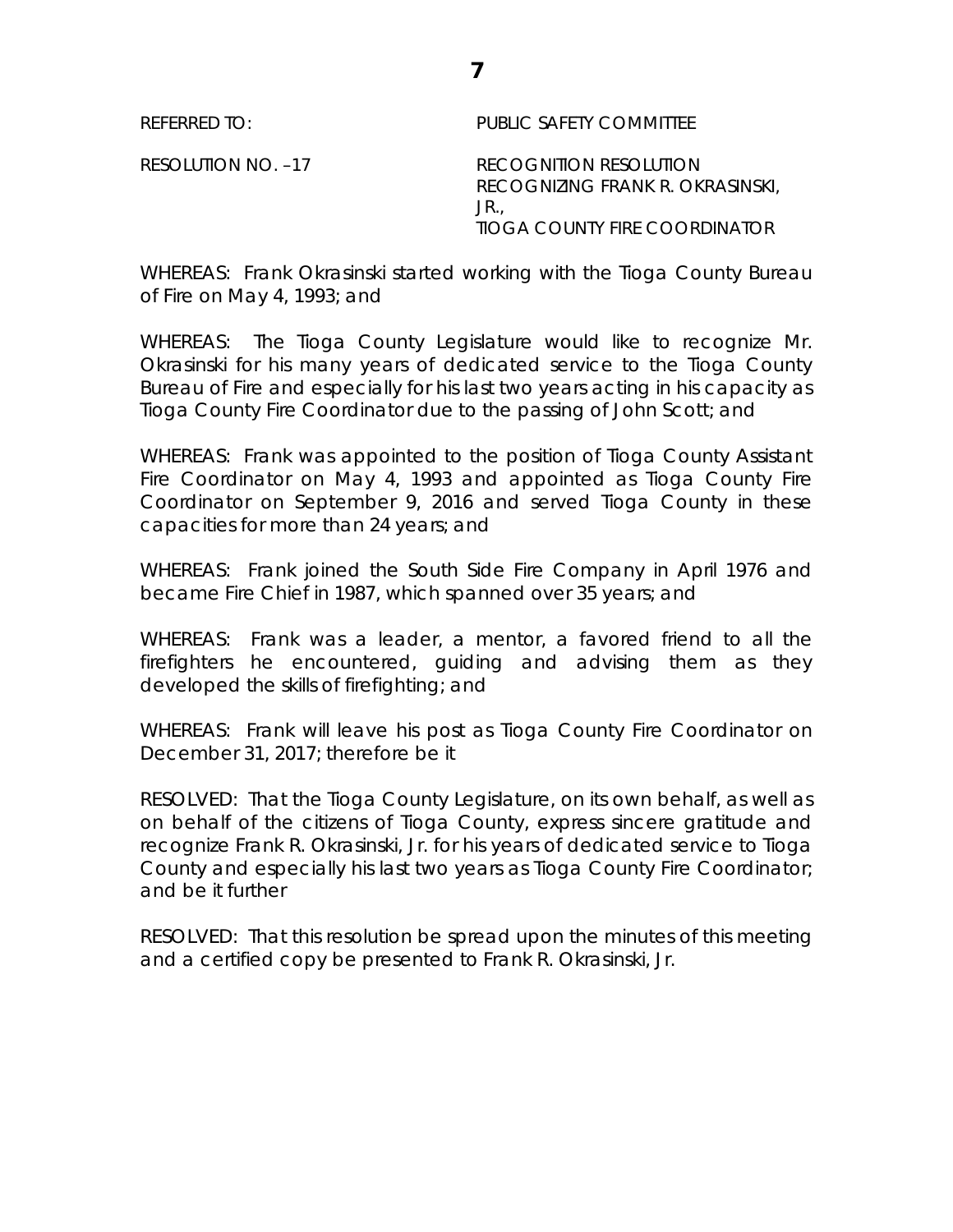| REFERRED TO:       | PUBLIC SAFETY COMMITTEE |
|--------------------|-------------------------|
| RESOLUTION NO. -17 | INCREASE RATE PAID FOR  |
|                    | AUTOPSY CASES           |

WHEREAS: Resolution No. 322-05 set a rate for autopsy calls at \$150.00 per Coroner's case effective January 1, 2006; and

WHEREAS: Cases that require autopsies have significantly increased over the years and are requiring much more intense procedures and in-depth paperwork than in prior years; therefore be it

RESOLVED: That the rate for autopsy calls be increased from \$150.00 per Coroner's case to \$200.00 per Coroner's case effective January 1, 2018.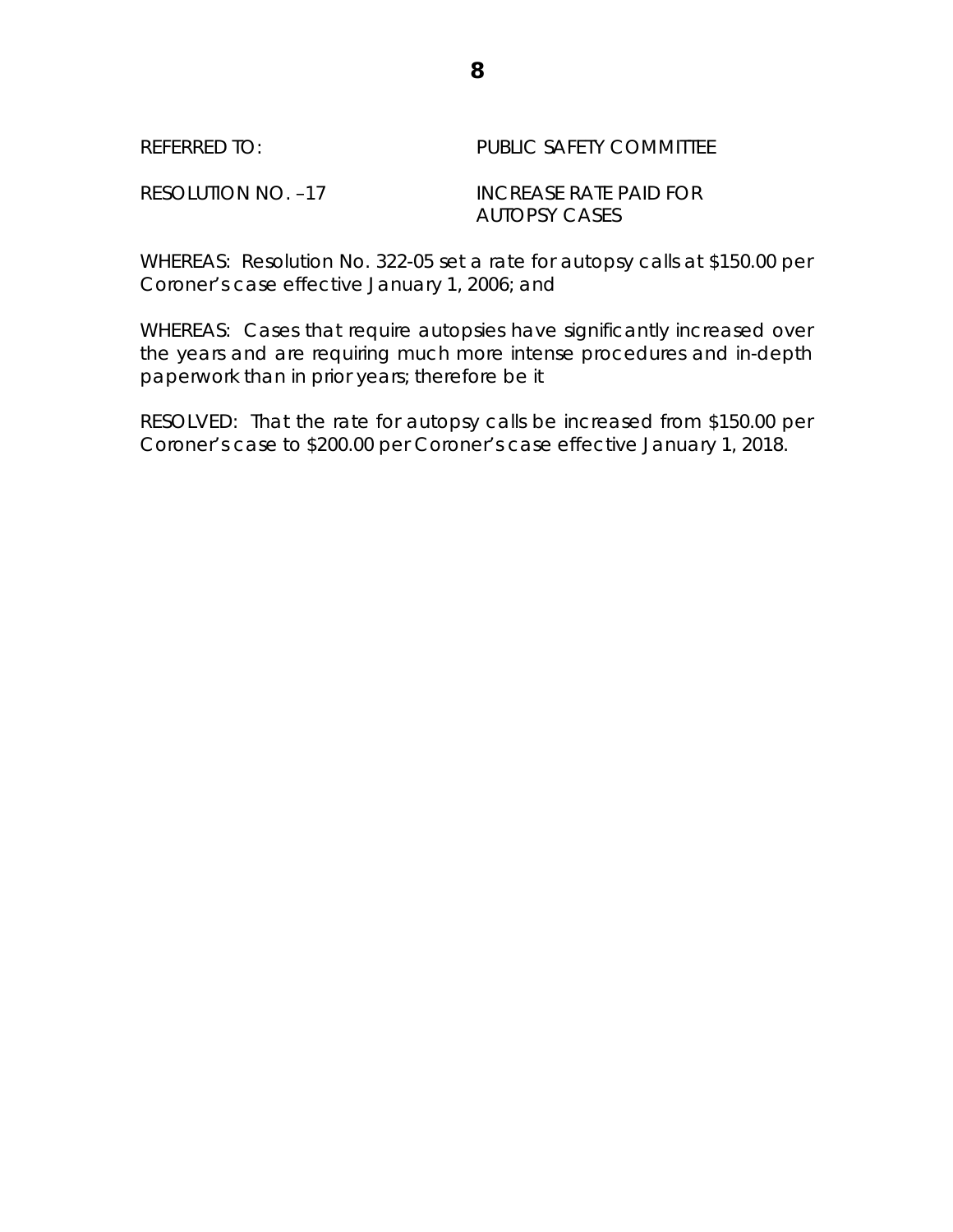RESOLUTION NO. -17 FIX TIME OF ORGANIZATIONAL MEETING

RESOLVED: That the Organizational Meeting of this Legislature be held at 9:00 A.M., Tuesday, January 2, 2018.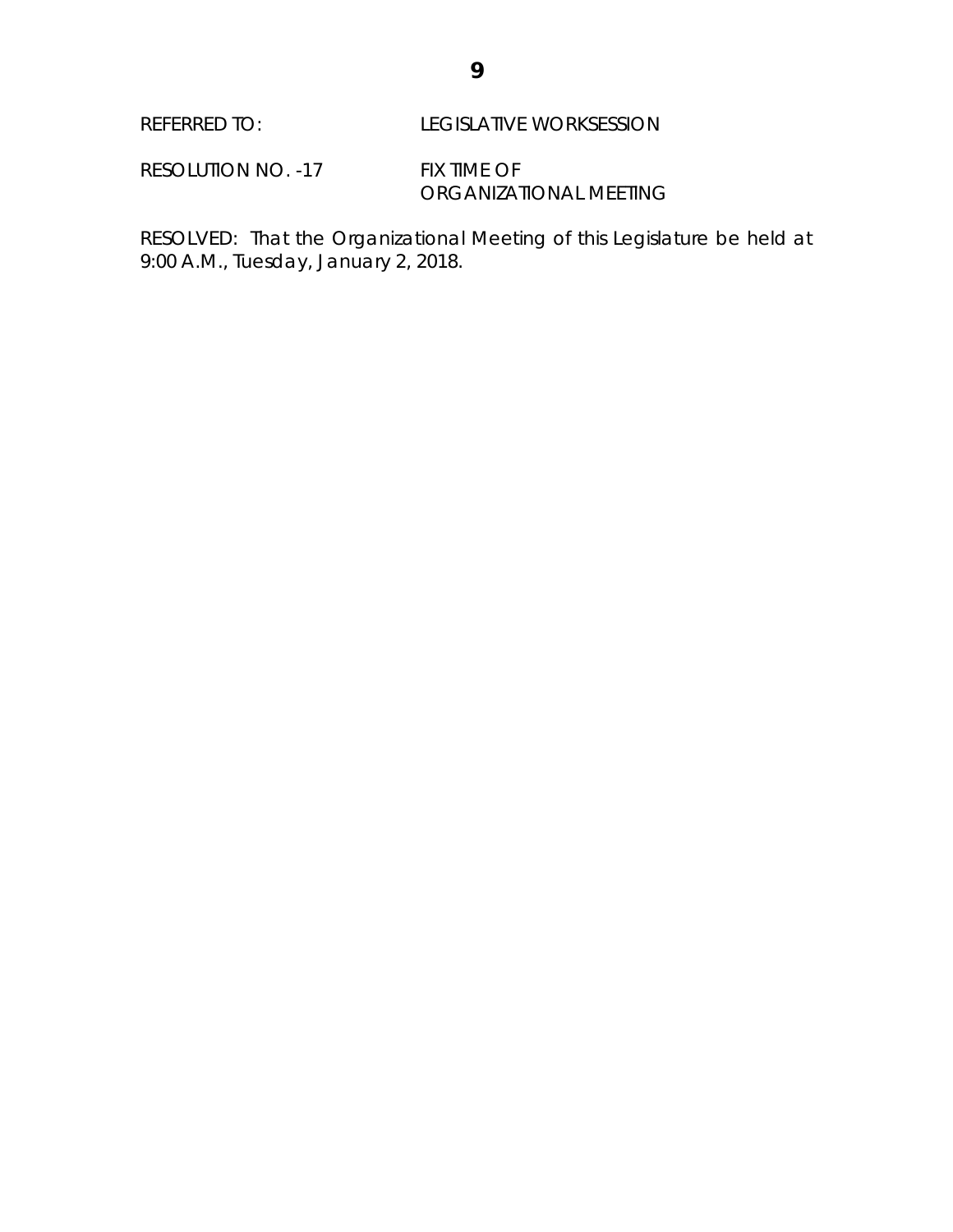### REFERRED TO: FINANCE COMMITTEE

RESOLUTION NO. -17 YEAR END TRANSFERS

RESOLVED: That unencumbered balances of appropriation accounts, unanticipated revenue fund balances in the amount equal to the sum of overdrawn appropriation accounts in all funds be, and hereby are appropriated to overdrawn accounts; and be it further

RESOLVED: That the County Treasurer is hereby authorized and directed to effect this resolution.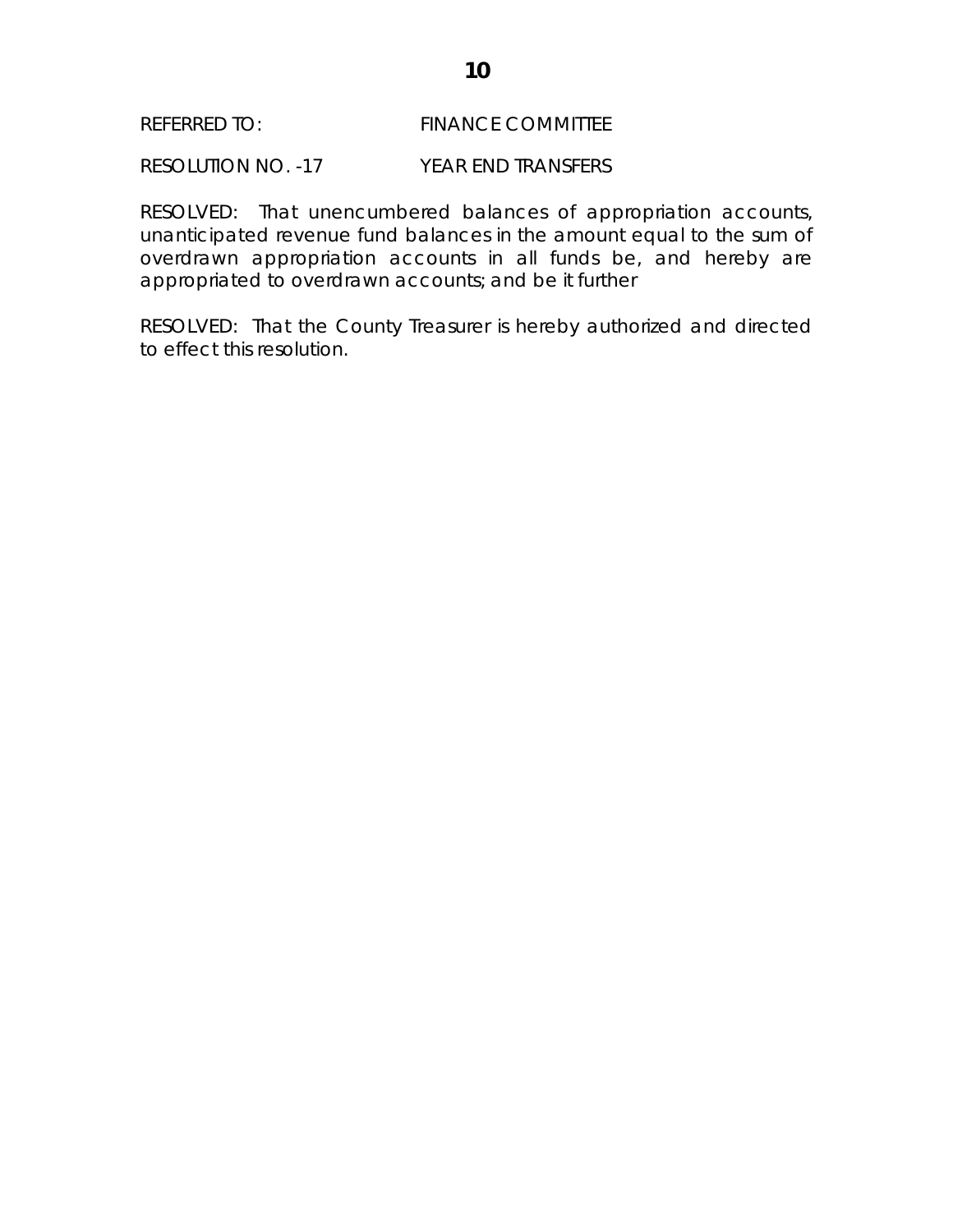#### REFERRED TO: FINANCE COMMITTEE

### RESOLUTION NO. -17 AUTHORIZE TREASURER TO ENCUMBER FUNDS

RESOLVED: That the County Treasurer be and hereby is authorized to encumber whatever funds he deems necessary, subject to the approval of the Finance Committee; and be it further

RESOLVED: That said funds be encumbered before December 31, 2017 to allow proper coding of bills for payment in January.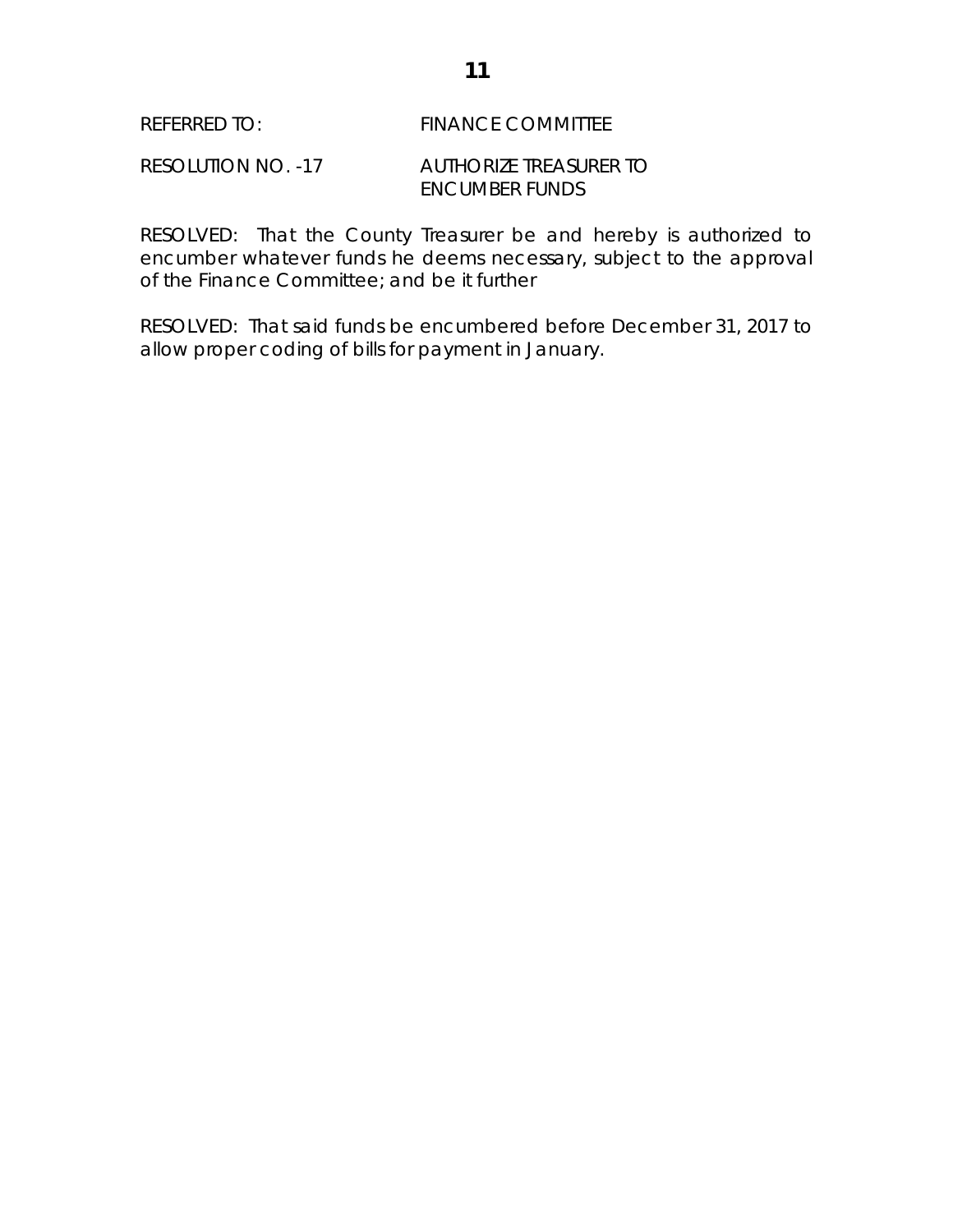RESOLVED: That the tentative budget for Tioga County for the year 2018 submitted by the Budget Officer on November 15, 2017 and approved by the Finance Committee be, and the same hereby is adopted as the official Budget for the year 2018; and be it further

RESOLVED: That the several amounts specified in such budget as to the total for the several objects as set forth in Schedule 1 therein be appropriated for such objects, effective January 1, 2018; and be it further

RESOLVED: That the full time Salary Schedule 5 set forth in the budget be adopted effective January 1, 2018.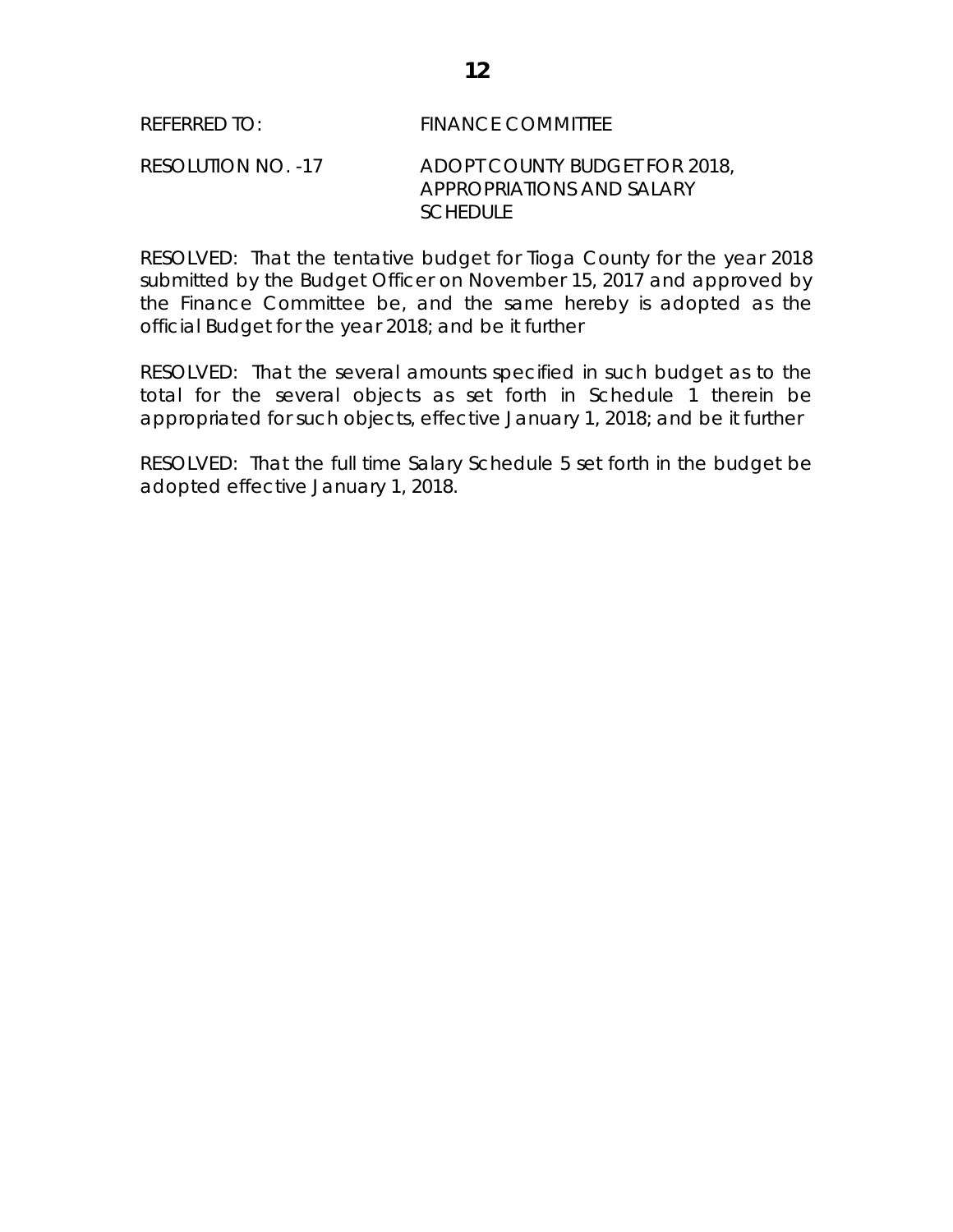#### REFERRED TO: FINANCE COMMITTEE

RESOLUTION NO. -17 TOWN TAX LEVY

WHEREAS: There has been presented to this Legislature a duly certified copy of the annual Budgets of each of the several Towns of the County of Tioga for the fiscal year beginning January 1, 2018; be it

RESOLVED: That there shall be, and there is, assessed against and levied upon and collected from the taxable property situate in the following Towns outside the incorporated Villages or partially located therein, the amounts indicated for Town purposes as specified in the Budgets of the respective Towns as follows:

| <b>Part Town</b> | <b>General Outside</b> | <b>Highway Outside</b> |
|------------------|------------------------|------------------------|
| Barton           |                        |                        |
| Candor           | 35,070                 | 249,937                |
| Newark Valley    | 21,826                 | 920                    |
| <b>Nichols</b>   |                        | 91,225                 |
| Owego            |                        | 2,121,099              |
| Spencer          | 39,220                 | 460,266                |
|                  |                        |                        |

**Further** 

RESOLVED: That there shall be and there hereby is, assessed against and levied upon and collected from the taxable property liable therefore within the respective Fire and Fire protection Districts in the Towns, the following amounts for the purposes of such Districts as specified on their annual Budgets:

| <b>Town of Barton</b>                |            |
|--------------------------------------|------------|
| <b>Halsey Valley Fire Protection</b> | 19,004.67  |
| Lockwood Fire Protection             | 41,955.07  |
| <b>Waverly Joint Fire Protection</b> | 271,920.00 |
| Town of Berkshire                    |            |
| <b>Berkshire Fire District</b>       | 135,748.00 |
| Town of Candor                       |            |
| <b>Candor Fire District</b>          | 439,015.00 |
|                                      |            |
| Town of Newark Valley                |            |
| <b>Newark Valley Fire District</b>   | 263,128.24 |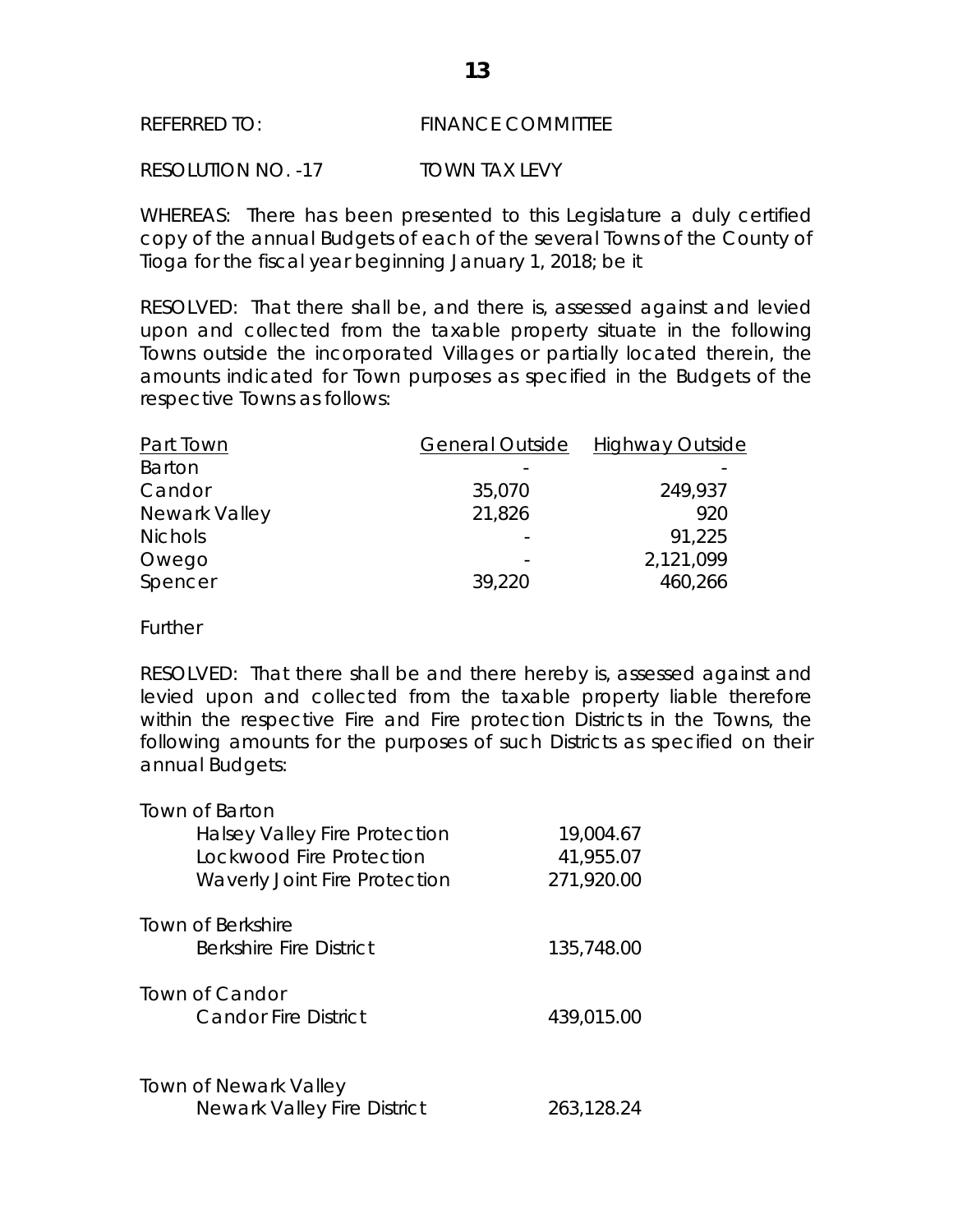| Town of Nichols                         |              |
|-----------------------------------------|--------------|
| <b>Nichols Joint Fire Protection</b>    | 227,070.00   |
| Town of Owego                           |              |
| <b>Apalachin Fire District</b>          | 996,736.00   |
| <b>Owego Fire District</b>              | 1,505,494.27 |
| <b>Newark Valley Fire District</b>      | 36,771.76    |
| Town of Richford                        |              |
| Richford Fire District                  | 103,050.00   |
| Town of Spencer                         |              |
| <b>Spencer Fire Protection District</b> | 75,000.00    |
| Town of Tioga                           |              |
| Tioga Fire District                     | 272,113.00   |

#### Further

RESOLVED: That there shall be, and there hereby is, assessed against and levied upon and collected from the taxable property liable therefore within certain sewer, water and lighting Districts in the Town of Owego and the amounts specified in their annual budgets as follows:

Further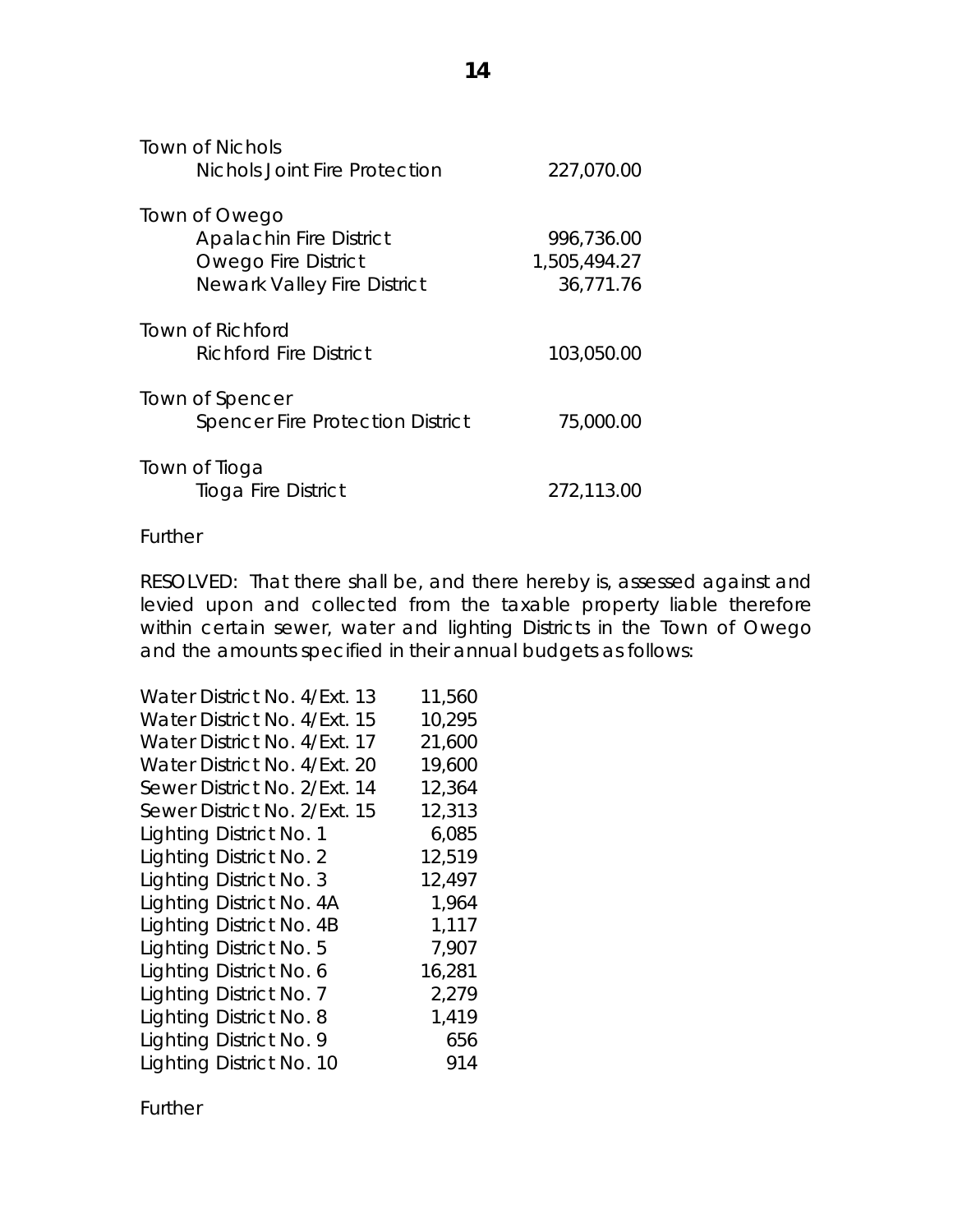RESOLVED: That there shall be and there hereby is, assessed against and levied upon and collected from the taxable property liable therefore in the Town of Owego returned sewer and water rents in the amount of \$310,038.81; be it further

RESOLVED: That there shall be and there hereby is, assessed against and levied upon and collected from the taxable property liable therefore in the Town of Barton returned sewer and water rents in the amount of \$3,065.05; be it further

RESOLVED: That the amounts to be raised by tax for all other purposes as specified in the several annual Budgets shall be, and they hereby are, assessed against and levied upon and collected from the taxable properties in the Towns except as otherwise provided by law as follows:

| Townwide         | General | Highway |
|------------------|---------|---------|
| <b>Barton</b>    | 206,800 | 521,200 |
| <b>Berkshire</b> | 83,605  | 338,100 |
| Candor           | 456,936 | 736,257 |
| Newark Valley    | 273,926 | 369,900 |
| <b>Nichols</b>   |         | 218,957 |
| Owego            | 885,900 |         |
| Richford         | 239,054 | 438,286 |
| Spencer          | 321,935 | 144,327 |
| Tioga            | 248,470 | 574,398 |
|                  |         |         |

**Further** 

RESOLVED: That such taxes and assessments, when collected, shall be paid to the Supervisors of the several Towns in the amounts as shown by this resolution for distribution by them in the manner provided by law.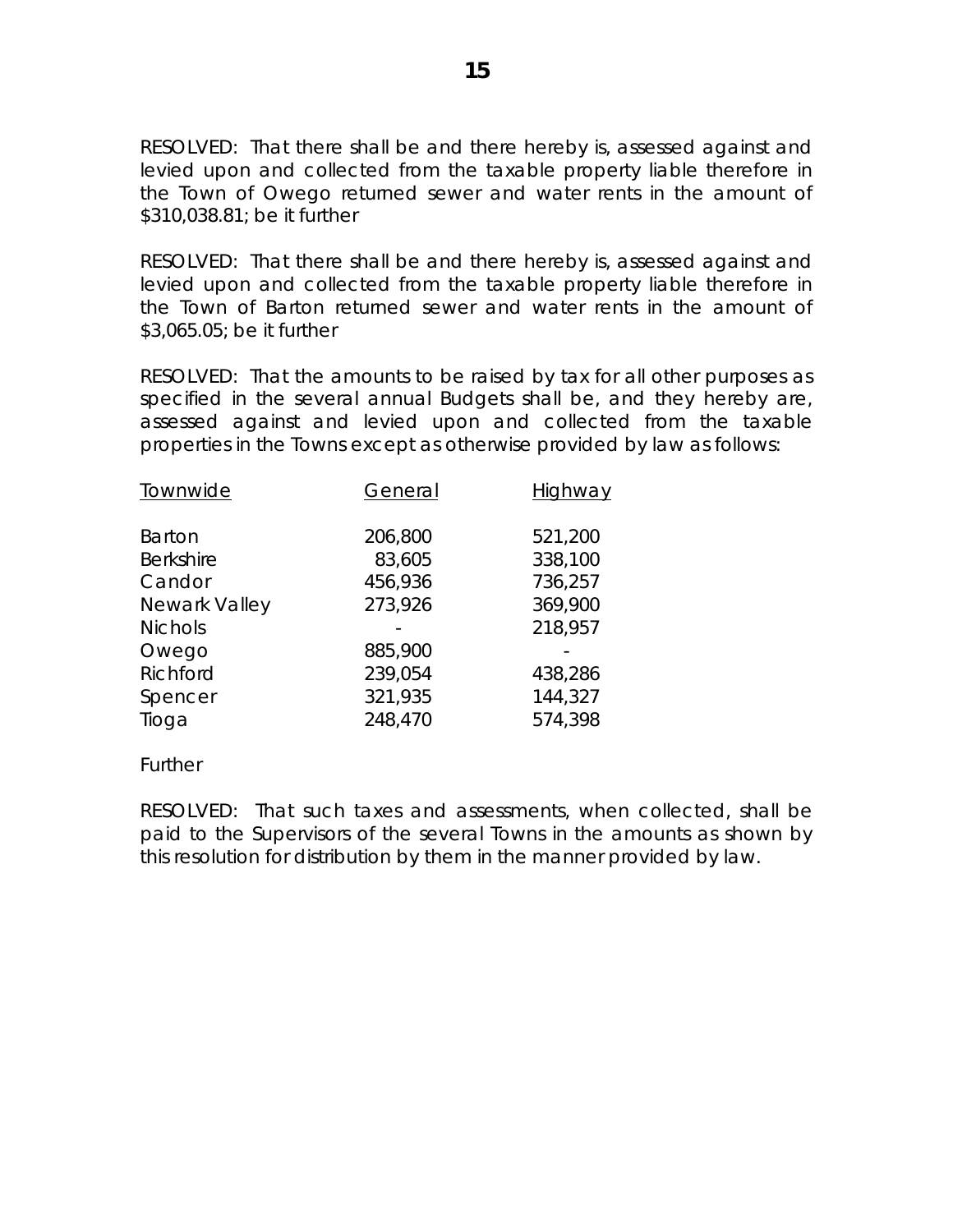### REFERRED TO: FINANCE COMMITTEE

RESOLUTION NO. -17 COUNTY TAX LEVY

WHEREAS: This Legislature by Resolution No. XXX-17 dated December 12, 2017 adopted a Budget for the fiscal year 2018 and by Resolution No. XXX-17 dated December 12, 2017 has made appropriations for the conduct of the County Government during said fiscal year and has by Resolution No. XXX-17 dated December 12, 2017 levied the taxes required for the support of the Government of the several Towns; therefore be it

RESOLVED: That this Legislature hereby levies the following for recycling purposes, upon the taxable real property liable therefore, in the County upon valuation as heretofore equalized by it.

| Barton           | 180,725.93 |
|------------------|------------|
| <b>Berkshire</b> | 31,502.51  |
| Candor           | 120,382.17 |
| Newark Valley    | 76,182.93  |
| <b>Nichols</b>   | 68,147.52  |
| Owego            | 514,205.40 |
| Richford         | 28,699.35  |
| Spencer          | 78,813.52  |
| Tioga            | 111,204.67 |

Total 1,209,864.00

And be it further

RESOLVED: That pursuant to Section 360 of the County Law and Section 900 of the Real Property Tax Law, this Legislature hereby levied the following for County purposes, excluding Solid Waste set forth above, upon the taxable real property in the County upon valuation as heretofore equalized by it.

Upon all the taxable property liable for the support of County Government, the sum of \$22,440,135.93 and in addition thereto upon the real property liable therefore, and following taxes:

| For Returned Village Taxes                 | 511,960.11   |
|--------------------------------------------|--------------|
| For School Tax Returned                    | 3,737,142.81 |
| For Deficits from prior years' taxes       | .53          |
| For Reimbursement of Erroneous taxes, etc. | 448.72       |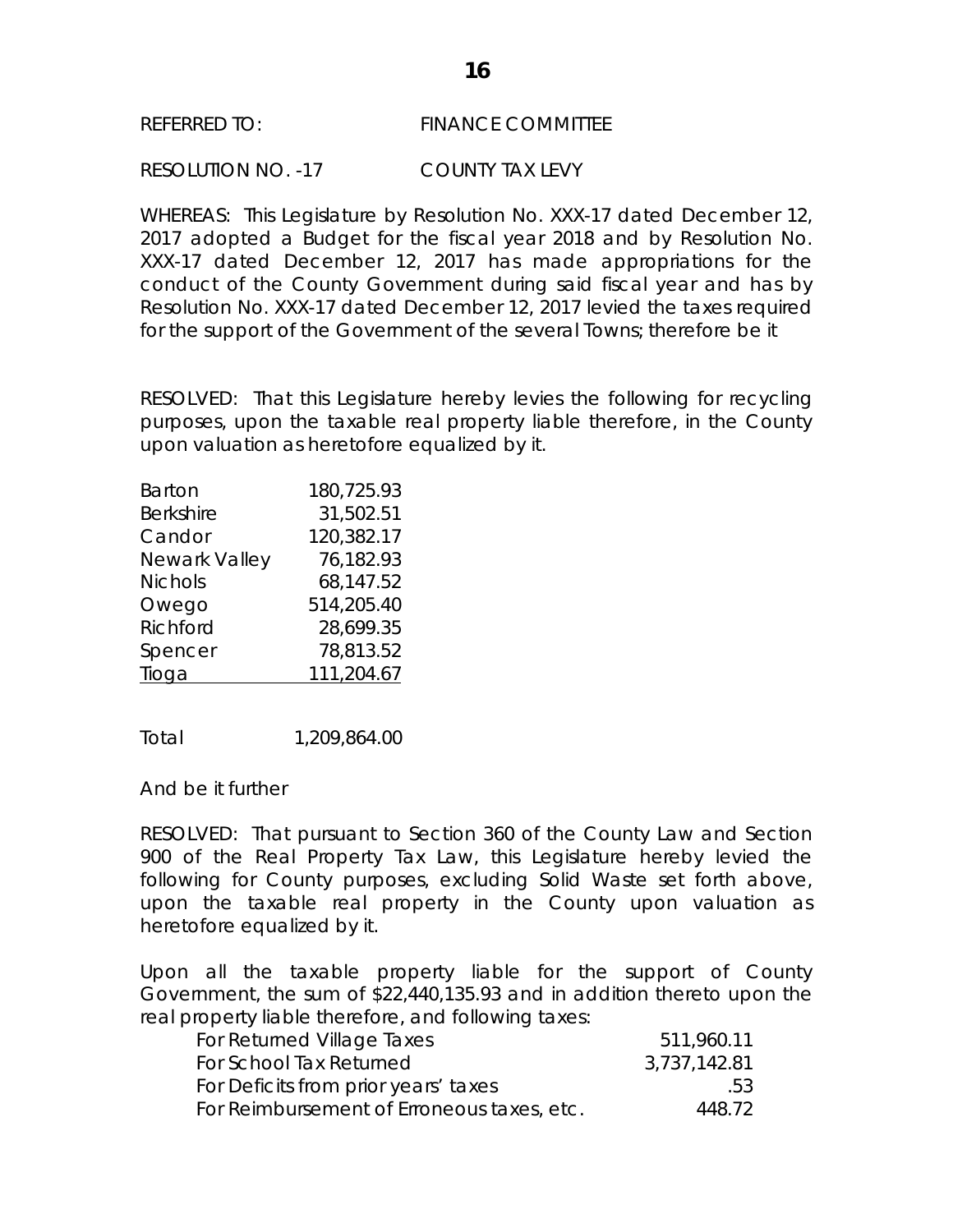All of the forgoing being subject to credit for excess collection the prior year of 24.67

**Further** 

RESOLVED: That the County Treasurer's Department be directed to extend the taxes as aforesaid and also the taxes for Town purposes set forth in Resolution No. XXX-17 on the rolls of the several Towns against each parcel of property set forth in said rolls, and that the Chair and the Clerk of the County Legislature be directed and empowered to execute under the seal of this Legislature the several Tax warrants for the collection of said taxes, and to cause the several tax rolls with said warrants annexed to be delivered to the Collectors of the several Tax Districts of the County on or before December 31, 2017; and be it further

RESOLVED: That the tax rates for each of the Towns, excluding Solid Waste, are as follows:

| Barton         | Out | 10.176337  |
|----------------|-----|------------|
|                | In  | 10.176337  |
| Berkshire      |     | 8.638512   |
| Candor         | Out | 8.806713   |
|                | In  | 8.806713   |
| Newark Valley  | Out | 12.348113  |
|                | In  | 12.348113  |
| <b>Nichols</b> | Out | 35.871802  |
|                | In  | 35.871802  |
| Owego          | Out | 11.359599  |
|                | In  | 11.359599  |
| Richford       |     | 6.885465   |
| Spencer        | Out | 9.026714   |
|                | In  | 9.026714   |
| lioga          |     | 130.902367 |
|                |     |            |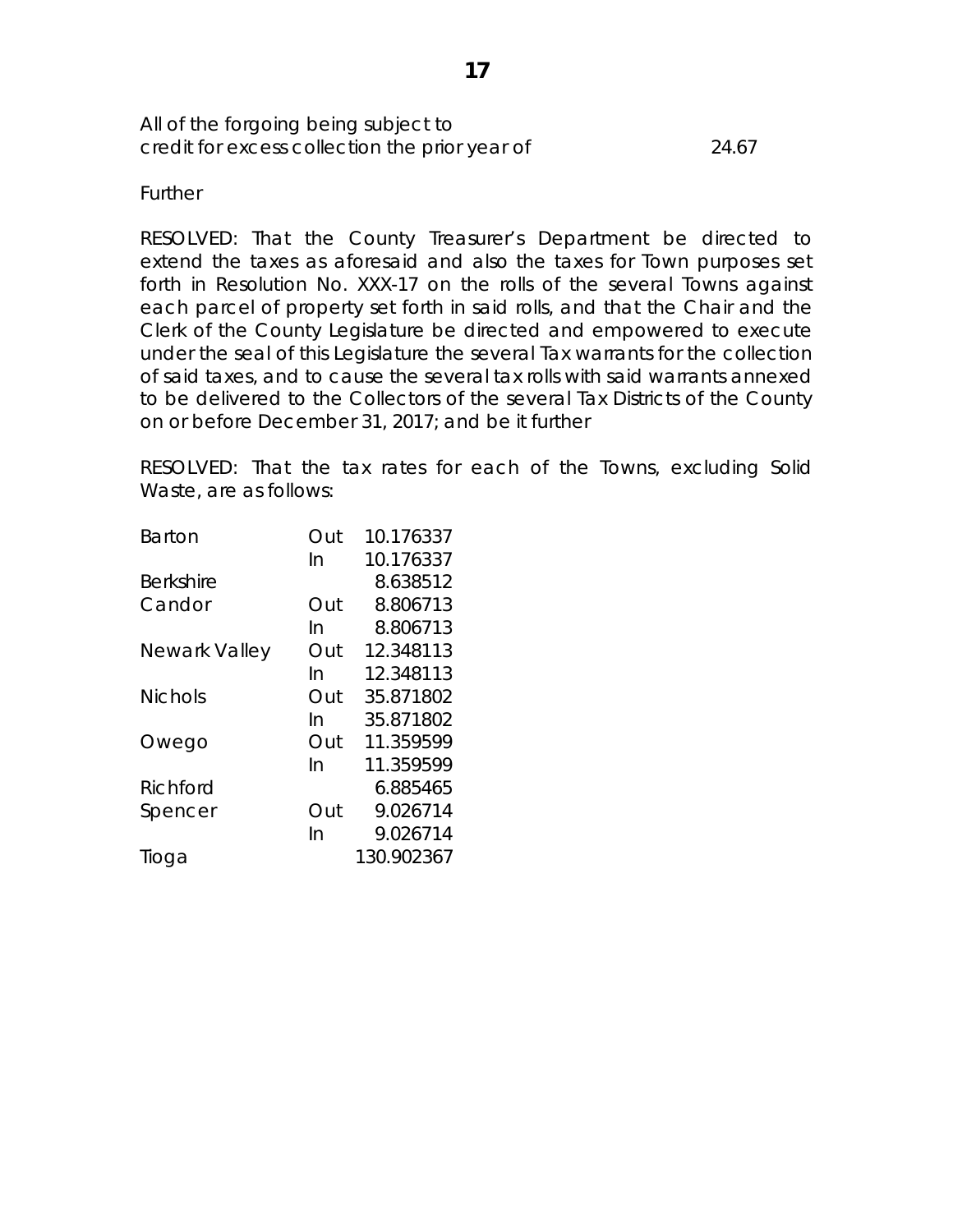| REFERRED TO: | <b>HEALTH &amp; HUMAN SERVICES COMMITTEE</b> |
|--------------|----------------------------------------------|
|              | <b>FINANCE COMMITTEE</b>                     |

## RESOLUTION NO. -17 TRANSFER OF FUNDS BUDGET MODIFICATION MENTAL HYGIENE

WHEREAS: Tioga County Mental Hygiene (TCMH) is required to pay a portion of the costs for the treatment of Tioga County residents that have been assigned Criminal Psychiatric services by the NYS Court system; and

WHEREAS: TCMH has received notice that Tioga County residents were assigned these services, along with the required payment amount; and

WHEREAS: TCMH has determined the amount of additional funding needed for these already incurred mandated expenses within its own budget, yet this will require a budget modification and transfer of funds; and

WHEREAS: Transfer of funds requires Legislative approval; therefore be it

RESOLVED: That the Mental Hygiene budget be modified and funds be transferred as follows:

From: A4310 540140 Mental Hygiene-Contracting Services \$2,590.00 To: A4390 540590 Criminal Psychiatric: Services Rendered\$2,590.00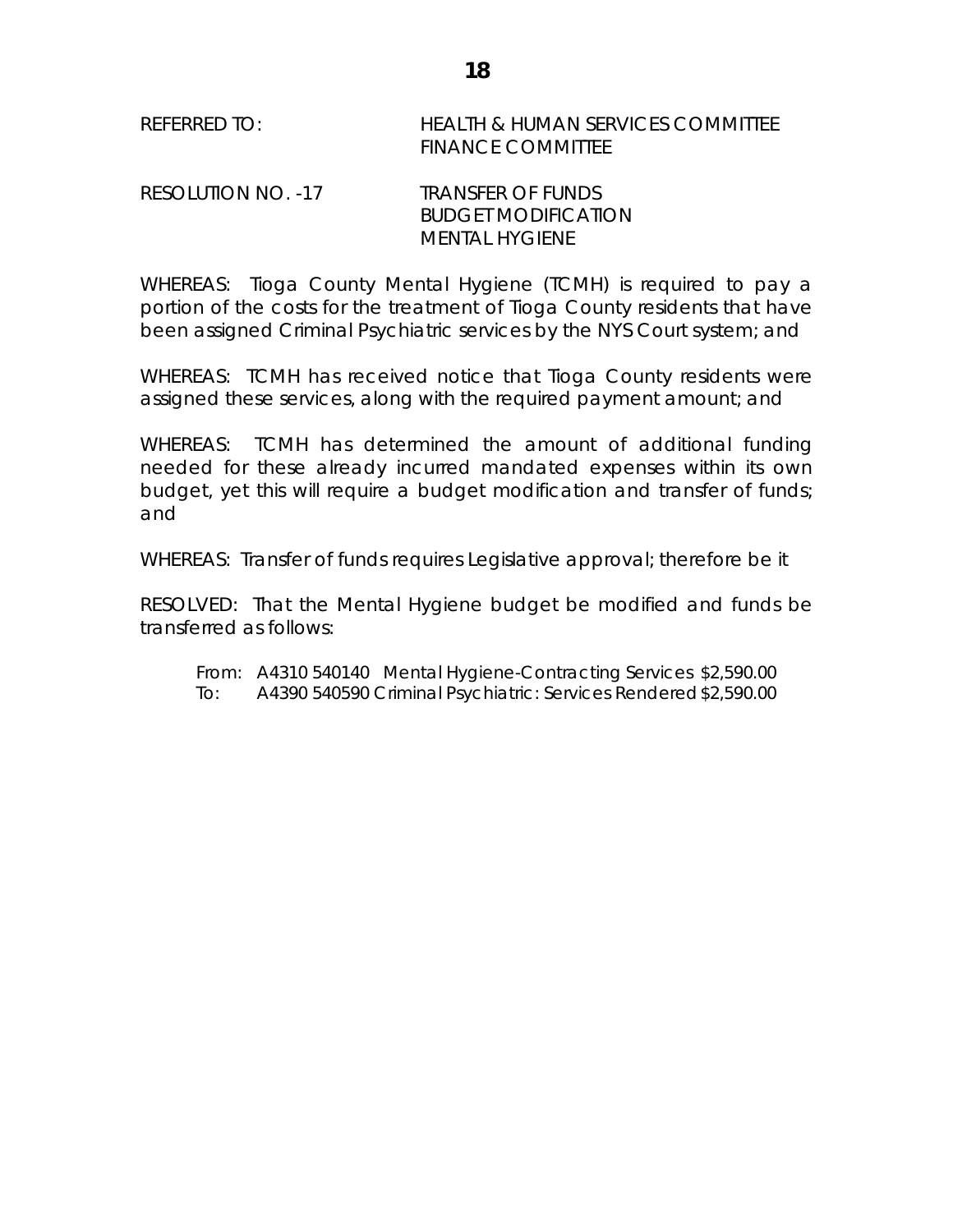| REFERRED TO: | <b>HEALTH &amp; HUMAN SERVICES COMMITTEE</b> |
|--------------|----------------------------------------------|
|              | <b>FINANCE COMMITTEE</b>                     |

RESOLUTION NO. -17 AMEND BUDGET AND TRANSFER AN APPROPRIATION OF FUNDS PUBLIC HEALTH

WHEREAS: The costs of the mandated Education of Handicapped Education program (children 3-5 years of age) are larger than the budgeted 2017 amounts; and

WHEREAS: Additional funding is needed to meet the mandated costs; and

WHEREAS: Public Health has determined the amount of additional funding needed through the balance of 2017; and

WHEREAS: The Treasurer has identified available funds within the Community College Tuition account; and

WHEREAS: The additional costs will result in additional state aid reimbursement; and

WHEREAS: Budget Amendments and Appropriation of Funds require Legislative approval; therefore be it

RESOLVED: That funding be transferred and appropriated as follows:

| State Aid: Handicapped Education | \$91,630                          |
|----------------------------------|-----------------------------------|
| <b>Community College Tuition</b> | \$62,370                          |
|                                  | \$154,000                         |
|                                  | Handicapped Ed: Services Rendered |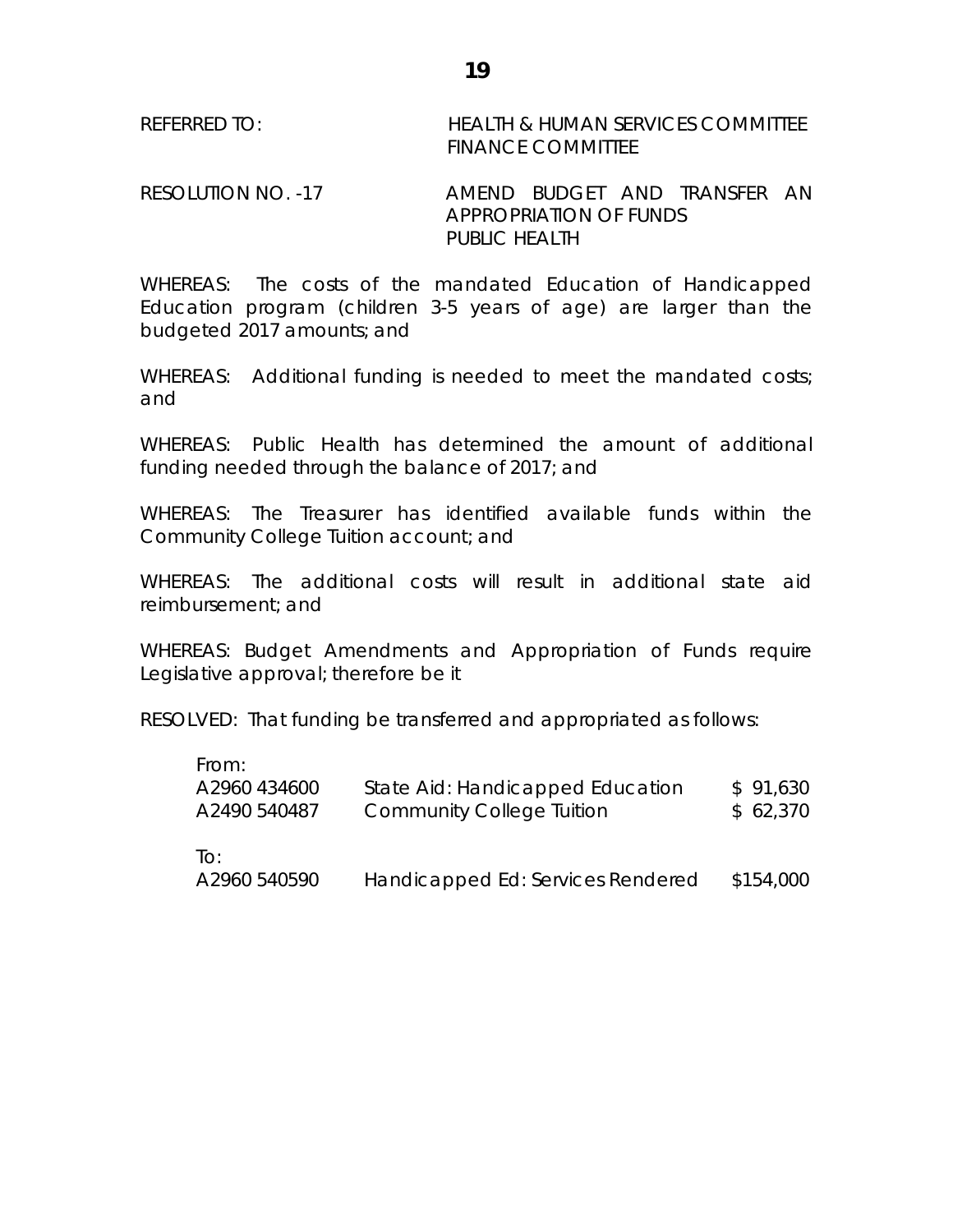REFERRED TO: FINANCE/LEGAL COMMITTEE

RESOLUTION NO. -17 TRANSFER OF FUNDS

FROM CONTINGENCY ACCOUNT TO ASSIGNED COUNSEL

WHEREAS: The Assigned Counsel budget has had a high number of cases for 2017 and the Assigned Counsel account will not have sufficient funds for the remainder of 2017; and

WHEREAS: Funds will need to be transferred from the Contingency Account to the Assigned Counsel Account to accommodate the increase in cases for 2017; therefore be it

RESOLVED: That the Tioga County Legislature authorizes a transfer as follows:

|     | From: A1990 540715 Contingency Account | \$10,000 |
|-----|----------------------------------------|----------|
| To: | A1172 540030 Assigned Counsel          | \$10,000 |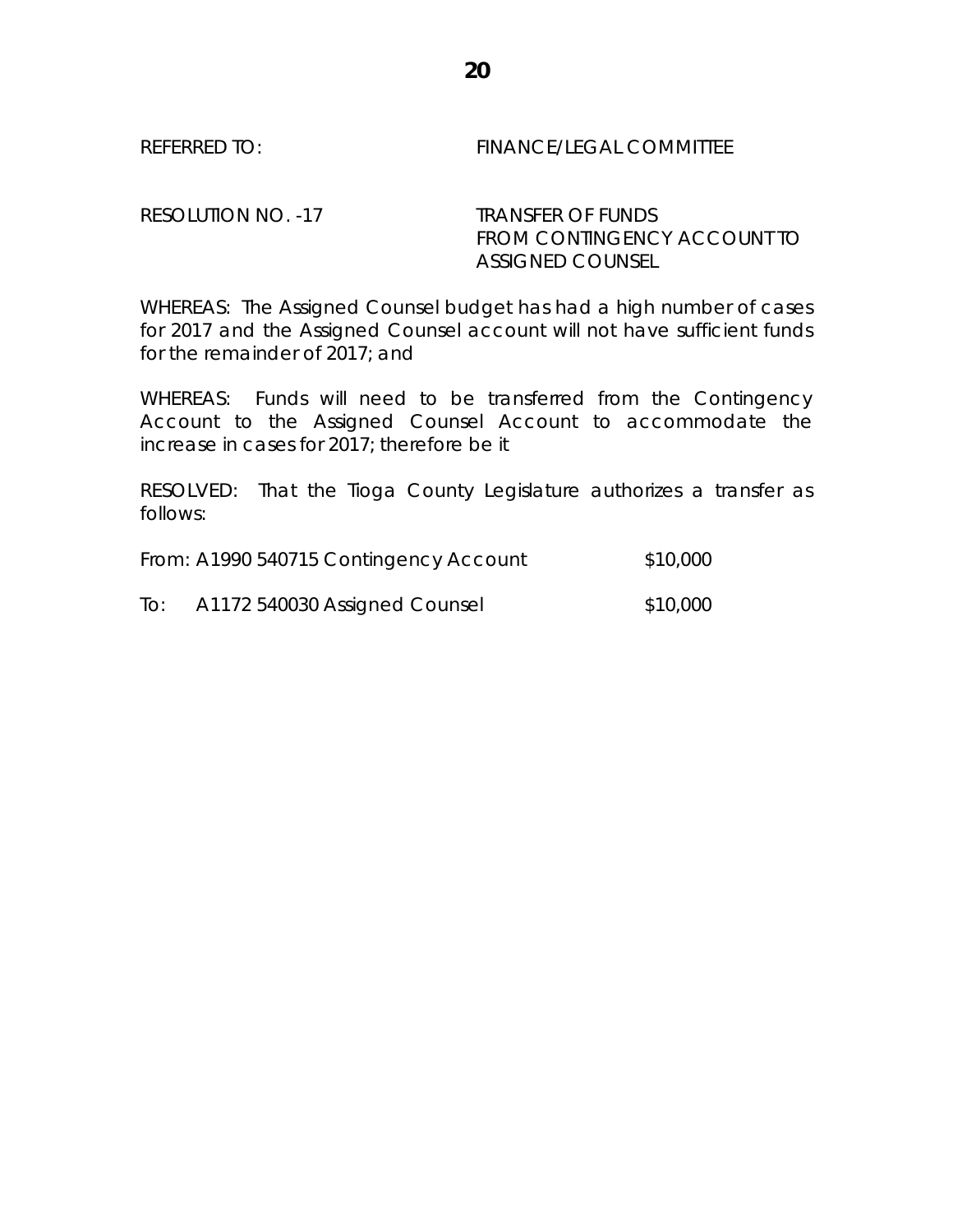REFERRED TO: PUBLIC SAFETY COMMITTEE

RESOLUTION NO. -17 TRANSFER OF FUNDS WITHIN THE JAIL BUDGET

WHEREAS: Funding for inmate "Meals/Food" will soon be depleted; and

WHEREAS: Contingency funding previously requested and granted for Contracting Services within the Jail Budget remain unspent; and

WHEREAS: It will be necessary to replenish the inmate "Meals/Food" account to finish the fiscal year, therefore be it

RESOLVED: That the following funds be transferred to re-appropriate the inmate "Meals/Food" account as follows:

| From: A3150 540140 |              | <b>Contracting Services</b> | \$15,000 |
|--------------------|--------------|-----------------------------|----------|
| To:                | A3150 540360 | Meals/Food                  | \$15,000 |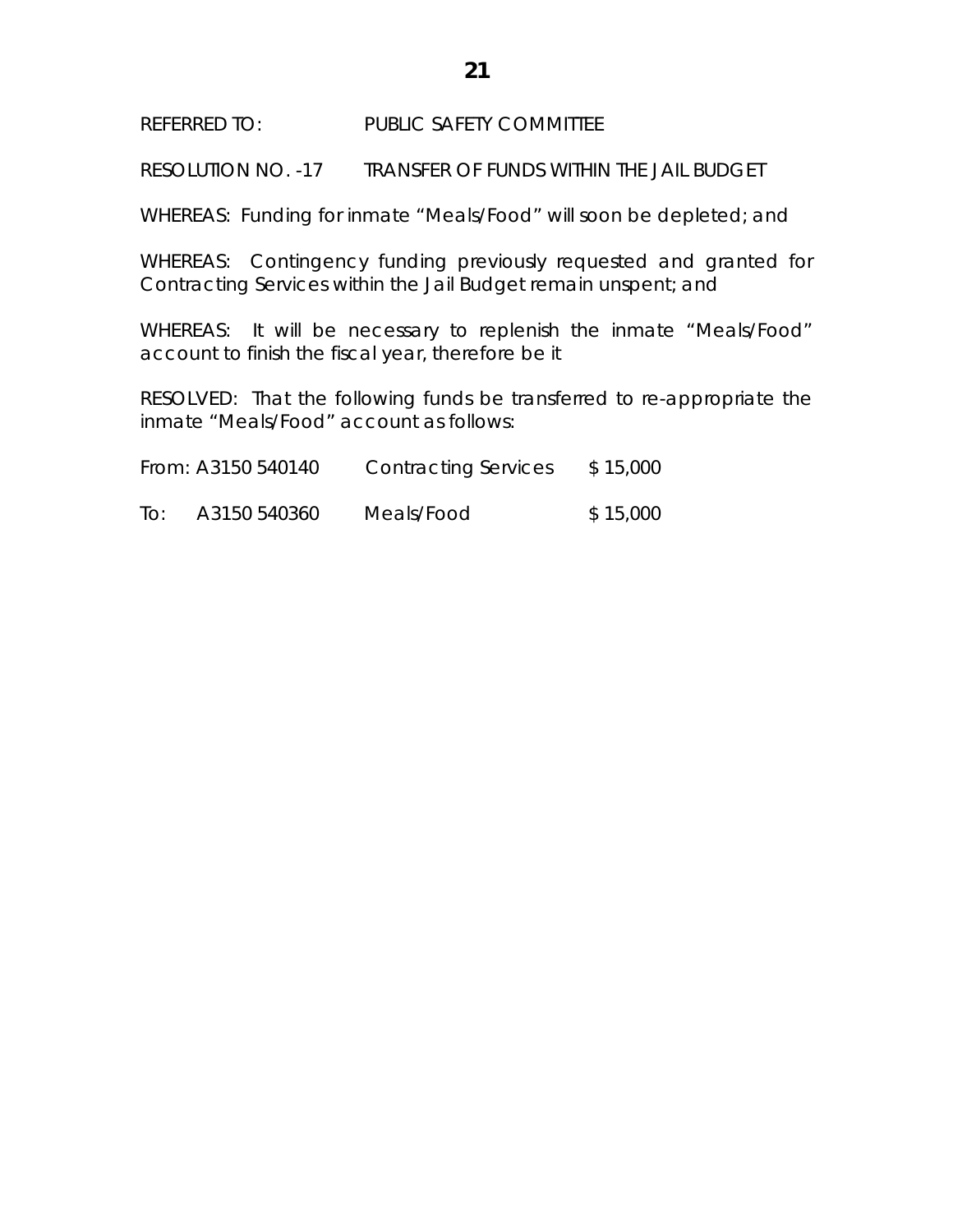## REFERRED TO: PERSONNEL COMMITTEE FINANCE COMMITTEE

RESOLUTION NO. -17 TRANSFER FUNDS/FUND SELF-INSURANCE PLAN RESERVE

WHEREAS: Tioga County Local Law No. 2 of 2015 established a Contributed Reserve cap of \$6,000,000 for the Tioga County Self Insurance Plan; and

WHEREAS: Tioga County Local Law No. 2 of 2015 allows for the transfer of surplus funds from the fund balance to the reserve; and

WHEREAS: The 2016 Tioga County Self Insurance operating budget had surplus funds of \$215,831.59 in the fund balance; and

WHEREAS: The December 31, 2016 Tioga County Self Insurance Plan Fund Balance is \$1,182,157.01; and

WHEREAS: The December 31, 2016 Tioga County Self Insurance Contributed Reserve Fund is \$1,979,647.76; therefore be it

RESOLVED: That the Tioga County Treasurer is authorized to transfer funds as follows:

| From: Self-Insurance Fund Balance S390900 | \$215,831.00 |
|-------------------------------------------|--------------|
|-------------------------------------------|--------------|

To: Self-Insurance Contributed Reserve Fund S375300 \$215,831.00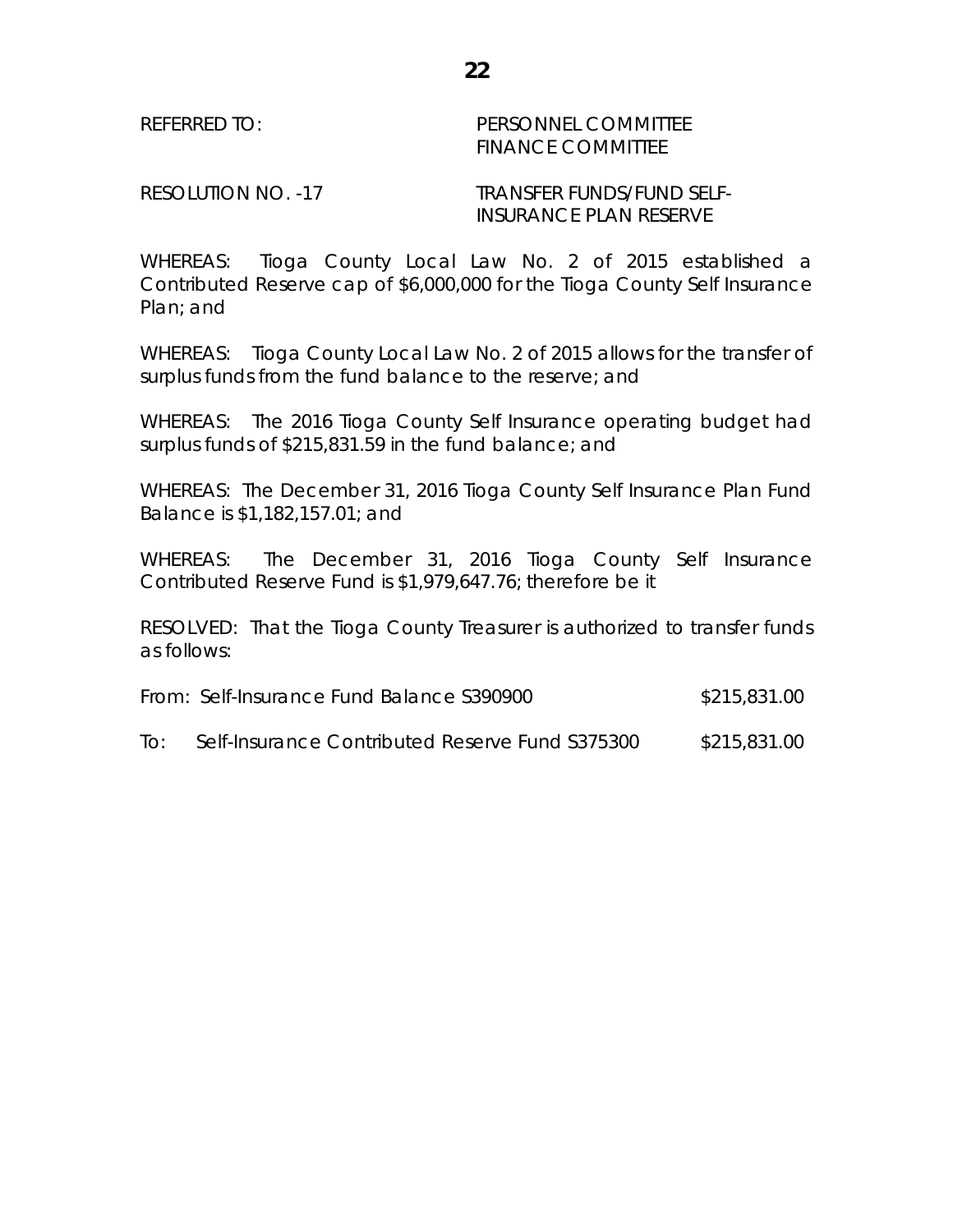| <b>REFERRED TO:</b>       | PUBLIC SAFETY COMMITTEE                                                                                                                                                                                   |
|---------------------------|-----------------------------------------------------------------------------------------------------------------------------------------------------------------------------------------------------------|
| <b>RESOLUTION NO. -17</b> | RESOLUTION TO APPROVE A<br><b>CONTRACT BETWEEN THE TIOGA</b><br>CO. PROBATION DEPT. &<br>THE FAMILY AND CHILDREN'S<br>SOCIETY TO PROVIDE ADULT<br>& JUVENILE SEXUAL OFFENDER<br><b>TREATMENT SERVICES</b> |

WHEREAS: The Legislature approved a contract between Tioga County Probation Department and The Family and Children's Society for the provision of adult and juvenile sex offender treatment in 2018; and

WHEREAS: The Family and Children's Society contract with Tioga County Probation provides for a total of 21 sexual offender slots as follows: 16 adult assessment and treatment slots; 10 adult safety monitor education slots; 5 juvenile offender assessment and treatment slots and 10 parent safety monitor education slots for a cost of \$123,840 annually; now therefore be it

RESOLVED: That the Probation Director is approved to contract in 2018 with The Family and Children's Society to provide adult sexual offender assessment and treatment, juvenile sexual offender assessment and treatment and educational sessions for adult supervisors and parent supervisors in the amount of \$123,840 annually, upon approval of the County Attorney.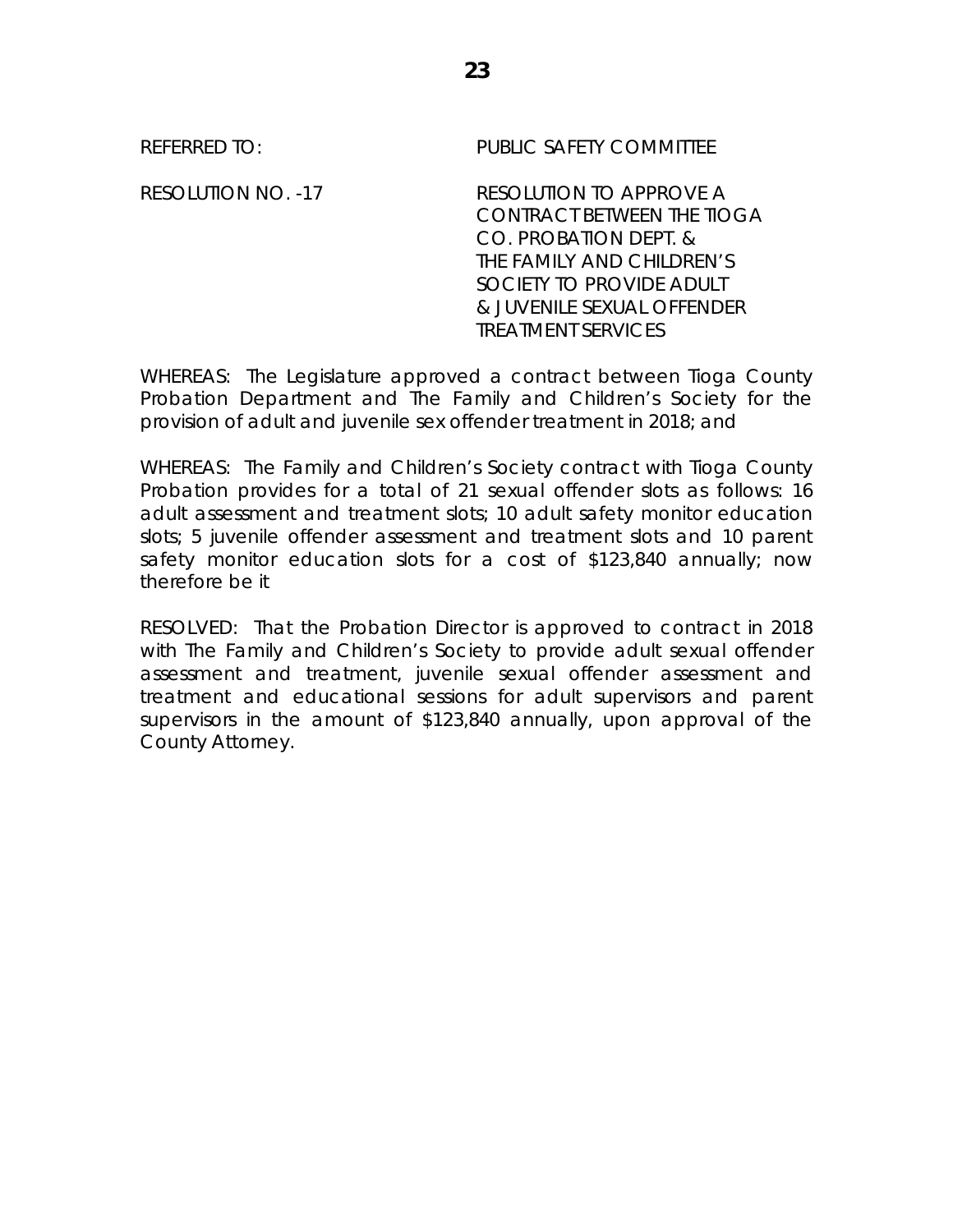RESOLUTION NO. -17 RENEW CONTRACT PARTNERS IN SAFETY, INC. (CDL DRUG & ALCOHOL TESTING)

WHEREAS: Federal Law requires random drug and alcohol testing of CDL drivers performing "safety sensitive" tasks; and

WHEREAS: The Safety Department has coordinated with several of the Towns and Villages within Tioga County to have this testing done by an outside agency since 1995; therefore be it

RESOLVED: That the Tioga County Legislature authorizes the Chair of the Legislature, pending approval by the County Attorney, to renew the contract with Partners in Safety, Inc. for random drug and alcohol testing in accordance with Federal regulations at the following rates indicated:

Complete DOT Random Testing Program \$35.00 Per Employee Per Year

To Include:

- Random Selection of Employees (25% for drug, 10% for alcohol)
- All Random Drug & Alcohol Tests
- Record Management
- DOT Audit Assistance
- Regulatory Updates
- Blind Specimen Submissions
- MIS Reports
- Supervisor Training for Reasonable Cause
- Collection Site Management

ADDITIONAL CHARGES: For pre-employment, post-accident, reasonable cause or follow-up tests performed during business hours:

Drug Test (at lab or office of Partners in Safety): \$48.00 per test Drug Test (at Walk-In Medical Facilities, Hospitals, etc.): \$75.00 per test Breath Alcohol Test:  $$40.00$  per test DOT/19A Physicals (at the office of Partners in Safety): \$55.00 per person Emergency Service **\$150 per hour** Minimum 2 hours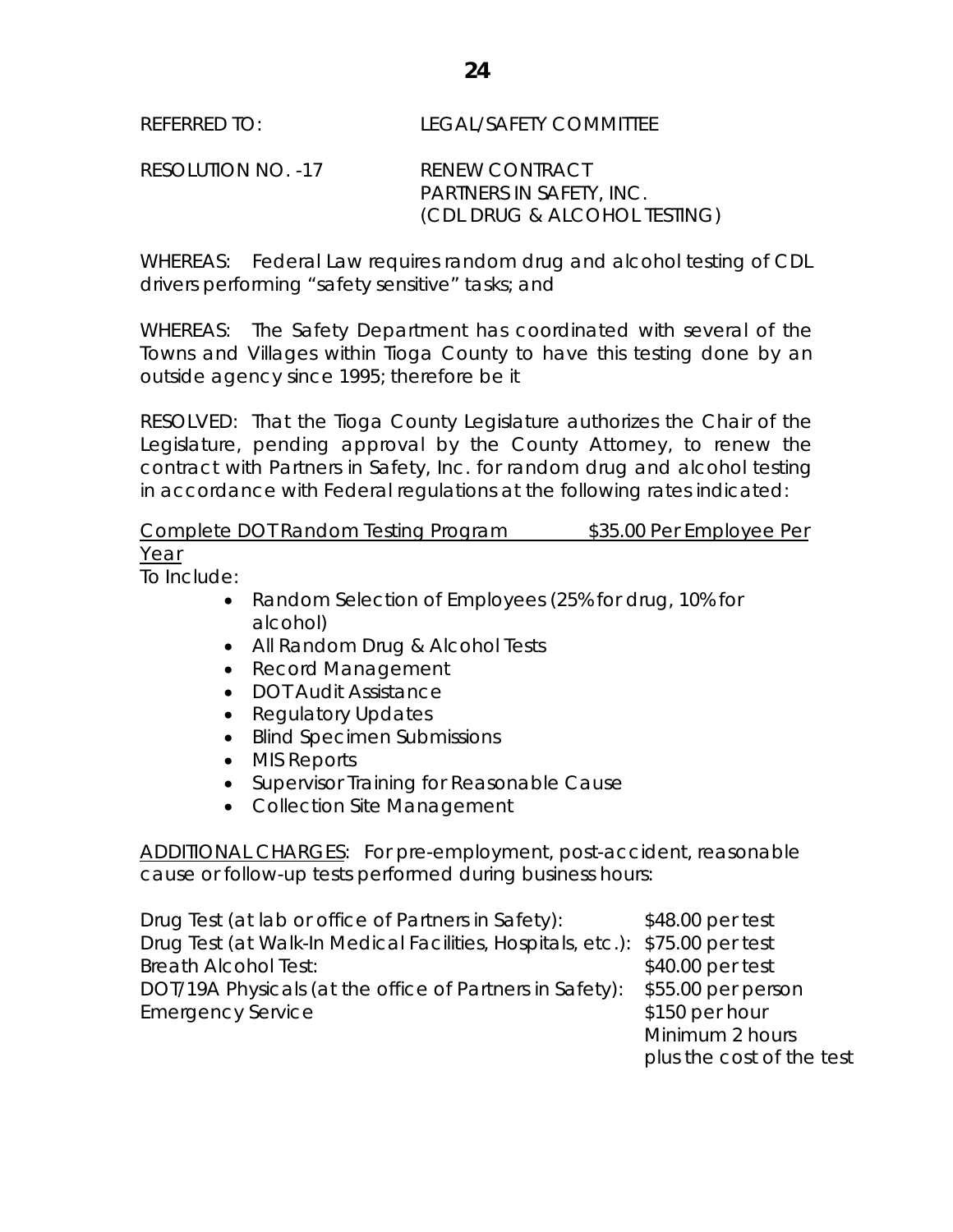Split Specimen Testing (re-test of positive specimen by other SAMHSA certified lab, including shipping and maintenance of chain of custody; only when requested by employee within 72 hours of MRO's notification): \$250.00

On-site 19A/DOT physicals available upon request (minimum volume required).

Additional services are billed monthly. Payment is due prior to the 30th of the month following the month in which services were provided.

and be it further

RESOLVED: That this contract shall be effective January 1, 2018 through December 31, 2018.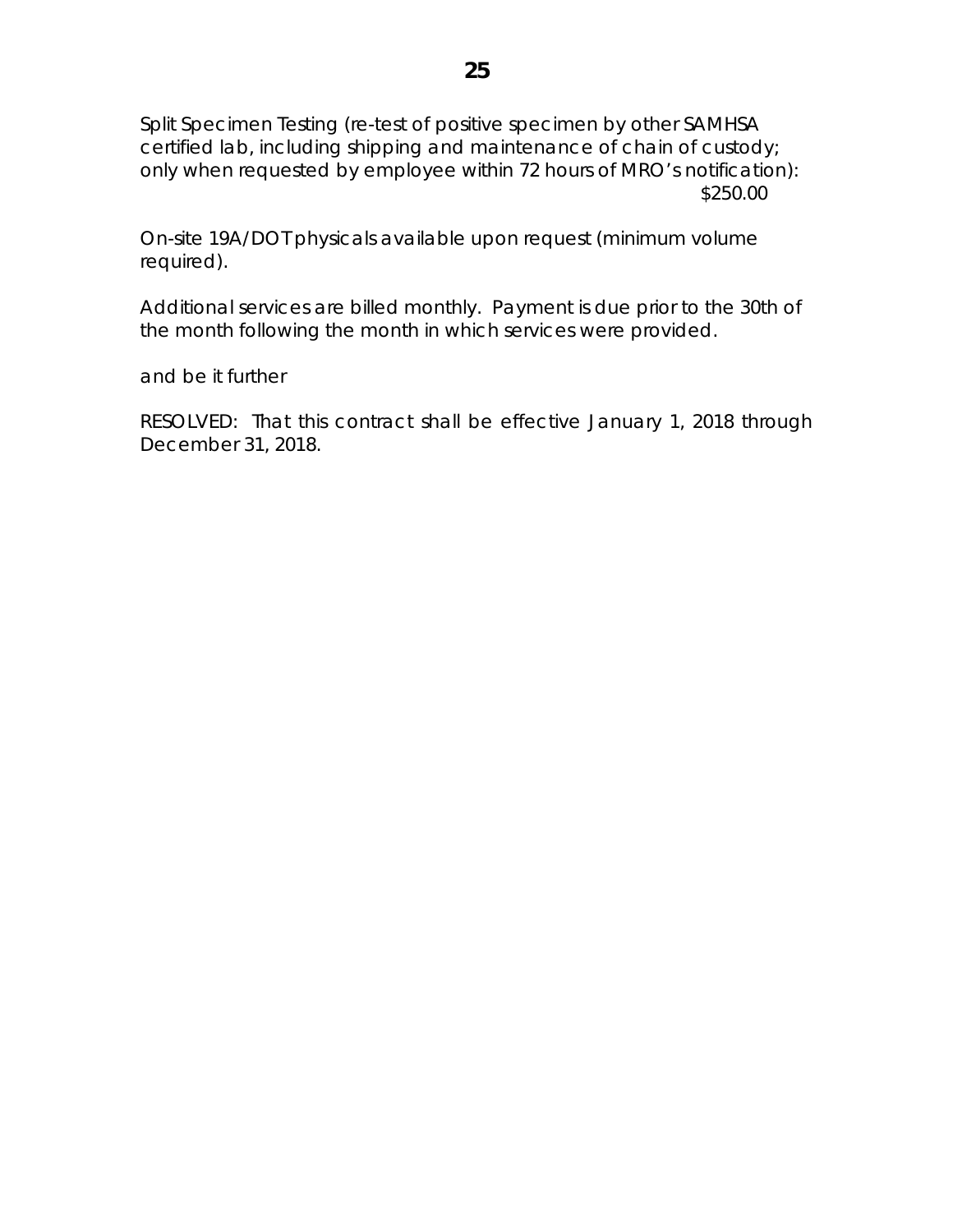REFERRED TO: ED&P COMMITTEE

RESOLUTION NO. -17 RESOLUTION TO RENEW CONSULTANT CONTRACT FOR HAZARD MITIGATION PLAN COORDINATOR FOR 2018

WHEREAS: Per resolution 193-12 and resolution 218-13, the Tioga County Legislature contracted with the Tioga County Soil & Water Conservation District to perform the Hazard Mitigation Plan Coordinator services for calendar year 2013 based on a mutually agreeable work plan with specific tasks; and

WHEREAS: The Tioga County Planning Department still does not have the existing capacity to perform these FEMA-required services; and

WHEREAS: The Tioga County Planning Department has sufficient funds in the 2017 budget to cover these expenses, in the amount of \$20,000 from Planning Appropriation account A8020 540140; therefore be it

RESOLVED: That the Tioga County Legislature does hereby authorize the renewal of said contract with Tioga County Soil & Water Conservation District, to perform Hazard Mitigation Coordinator services from January 1 - December 31, 2018, not to exceed \$20,000 from Planning Appropriation account A8020 540140, and authorizes the Tioga County Legislative Chair to sign all related contract paperwork, contingent upon review and approval of the County Attorney.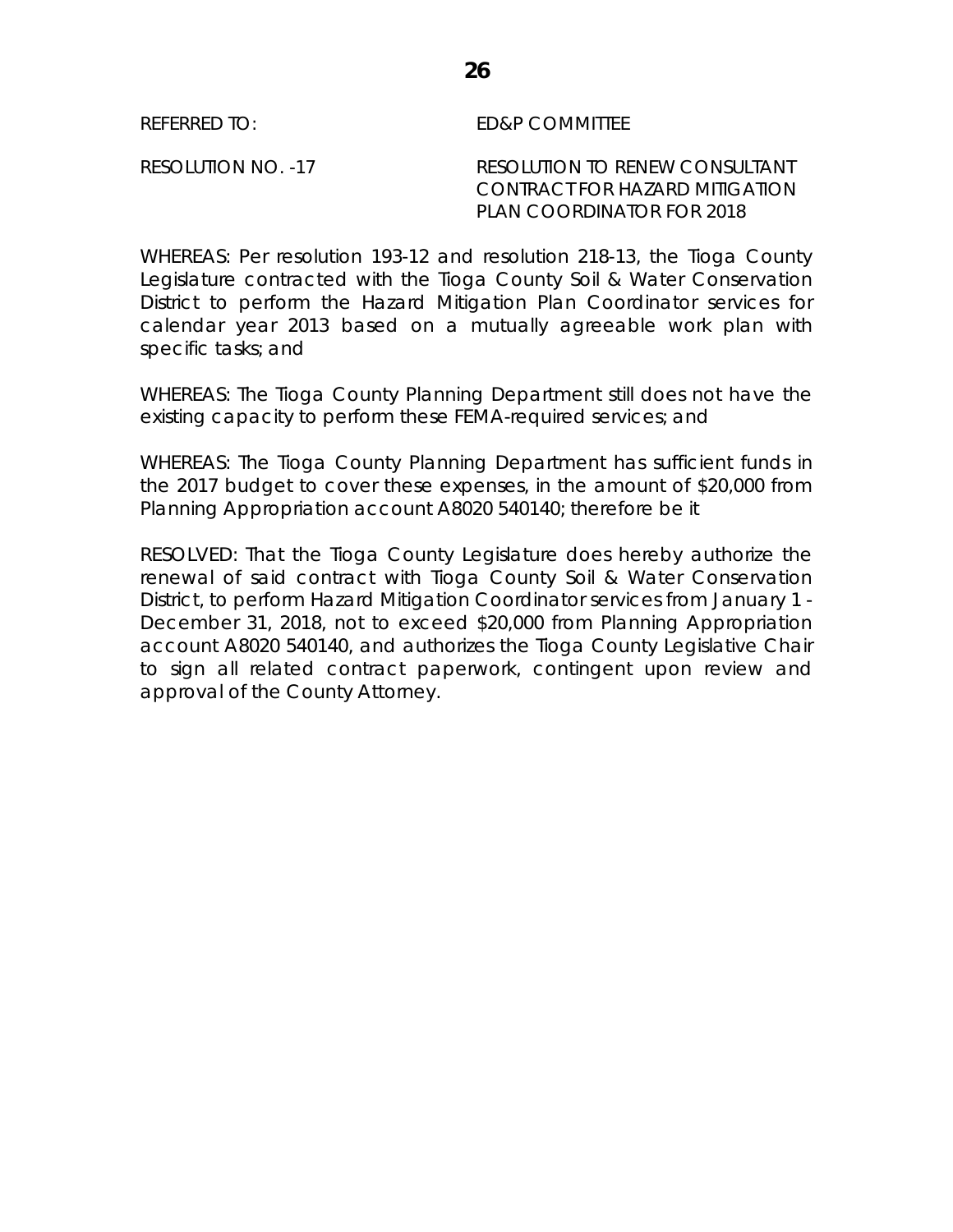REFERRED TO: PUBLIC SAFETY COMMITTEE

RESOLUTION NO. -17 HOME RULE REQUEST FOR AMENDMENT OF NEW YORK STATE CORRECTIONS LAW 500-C TO AUTHORIZE THE TIOGA COUNTY CORRECTIONAL FACILITY TO HOLD PERSONS UNDER ARREST FOR ARRAIGNMENT IN ANY COURT LOCATED IN TIOGA COUNTY SHERIFF'S OFFICE

WHEREAS: Pursuant to New York Corrections Law § 500-c, The Tioga County Sherriff may not house persons arrested and detained prior to arraignment; and

WHEREAS: The Tioga County Sherriff has adequate facilities and procedures to house said persons prior to arraignment; and

WHEREAS: Detention of said persons prior to arraignment is in the best interest of promoting public safety and efficient use of law enforcement resources; and

WHEREAS: Pursuant to Article IX of the Constitution of the State of New York, it is necessary for this Legislature to enact a Home Rule Request for the purposes of said legislation; therefore be it

RESOLVED: That the Tioga County Legislature hereby urges our State Legislators, Senator Fred Akshar, and Assemblyman Christopher S. Friend to prepare a Home Rule Statute amending Section 500-c of the New York Corrections Law to include language stating that the Tioga County Correctional Facility may be used for the detention of persons prior to arraignment in any court located in Tioga County.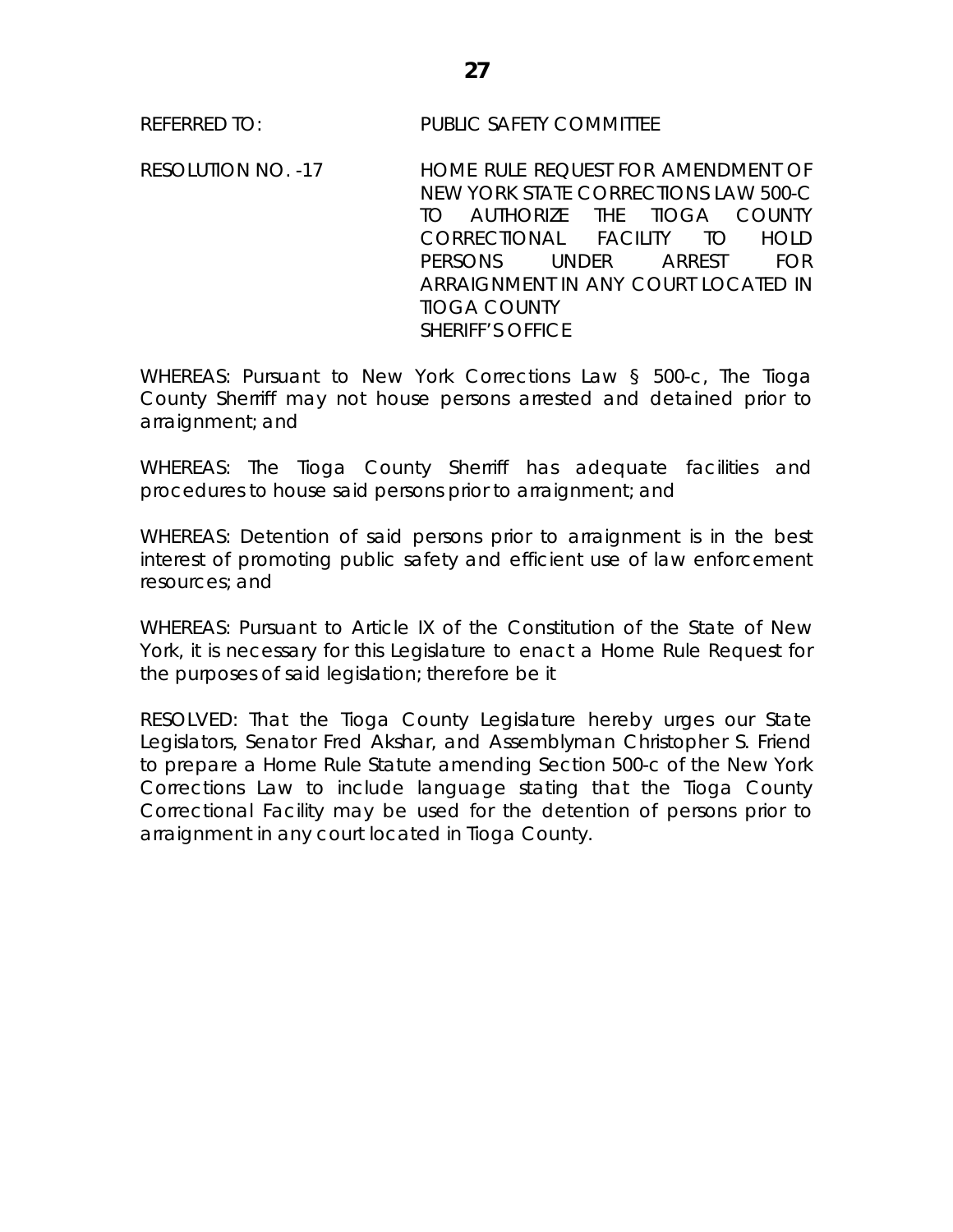## REFERRED TO: ED&P COMMITTEE

# RESOLUTION NO. -17 APPOINT AT-LARGE MEMBER TO THE STERPDB REGIONAL BOARD

WHEREAS: The by laws of the Southern Tier East Regional Planning Development Board (STERPDB) require the composition of the membership from each county to be 1) a county legislator, 2) a local elected official, another county legislator or an at-large and 3) the County Planning Director; and

WHEREAS: Jason Bellis has served in the at-large position on the STERPDB Regional Board for a full four-year term, which expires on 12/31/2017, and no longer wishes to serve in this capacity; and

WHEREAS: The STERPDB Regional Board is desirous of replacing at-large members with economic development local officials as terms expire; and

WHEREAS: Tioga County ED&P has found Teresa Saraceno, Deputy Director of Economic Development, willing and able to fill this position; therefore be it

RESOLVED: That the Tioga County Legislature hereby appoints Teresa Saraceno to Tioga County's at-large position on the Southern Tier East Regional Planning Development Board for a four-year term of 1/1/2018 – 12/31/2021.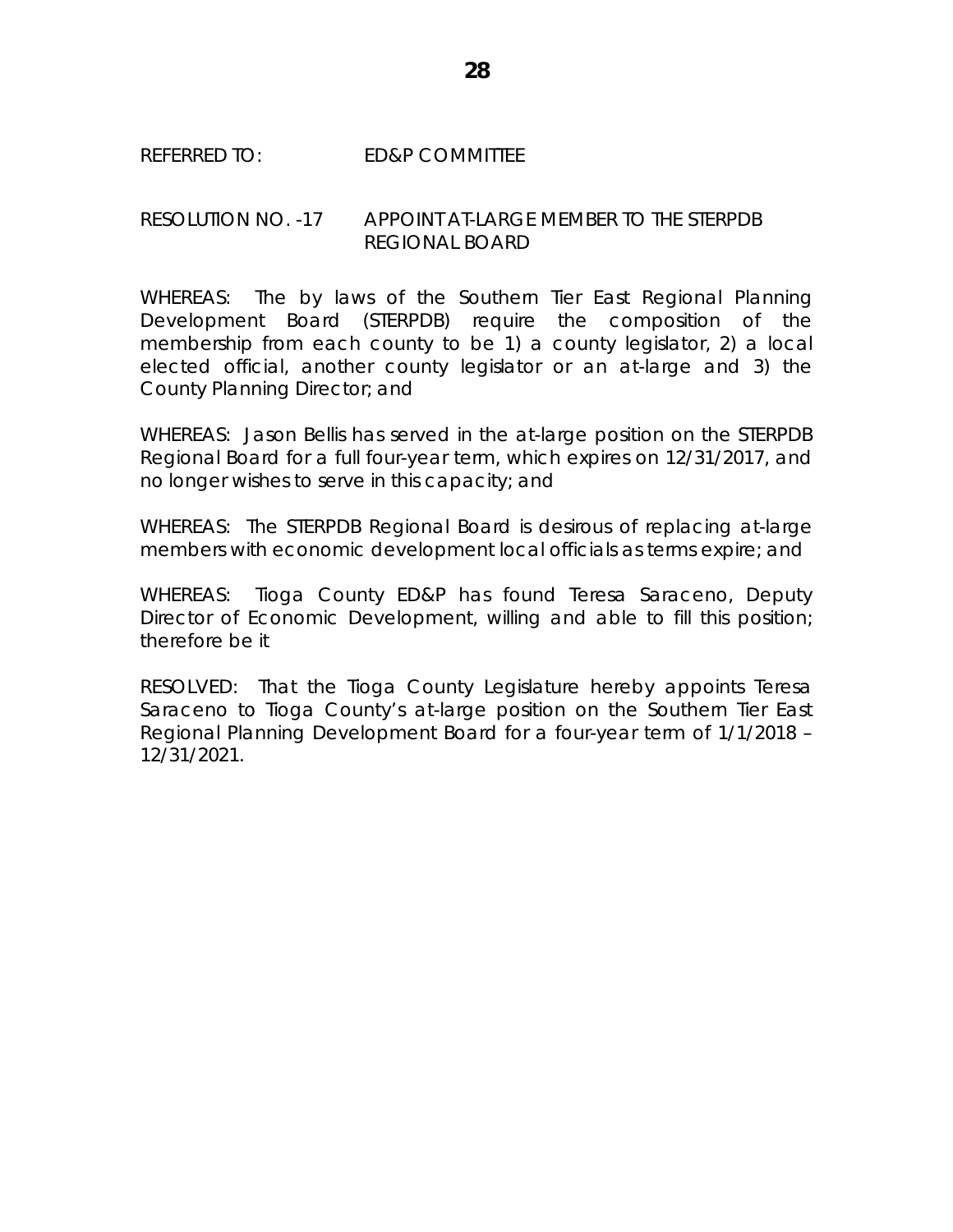### REFERRED TO: HEALTH & HUMAN SERVICES COMMITTEE

## RESOLUTION NO. -17 APPOINT MEMBER TO THE TIOGA COUNTY BOARD OF HEALTH

WHEREAS: Section 344 of the Public Health Law requires that members of the Board of Health shall serve six (6) year staggered terms; and

WHEREAS: Vincent Leonti, MD, resigned from the Board of Health 4/21/2017; and

WHEREAS: The appointed term for Vincent Leonti on the Board of Health expires 12/31/2020; and

WHEREAS: Erica Haray-Butcher, MS, has agreed to fill the unexpired term of Vincent Leonti; therefore be it

RESOLVED: That Erica Haray-Butcher, MS, be appointed to the Board of Health to fill the unexpired term of Vincent Leonti, MD, for a term of 12/21/2017-12/31/2020.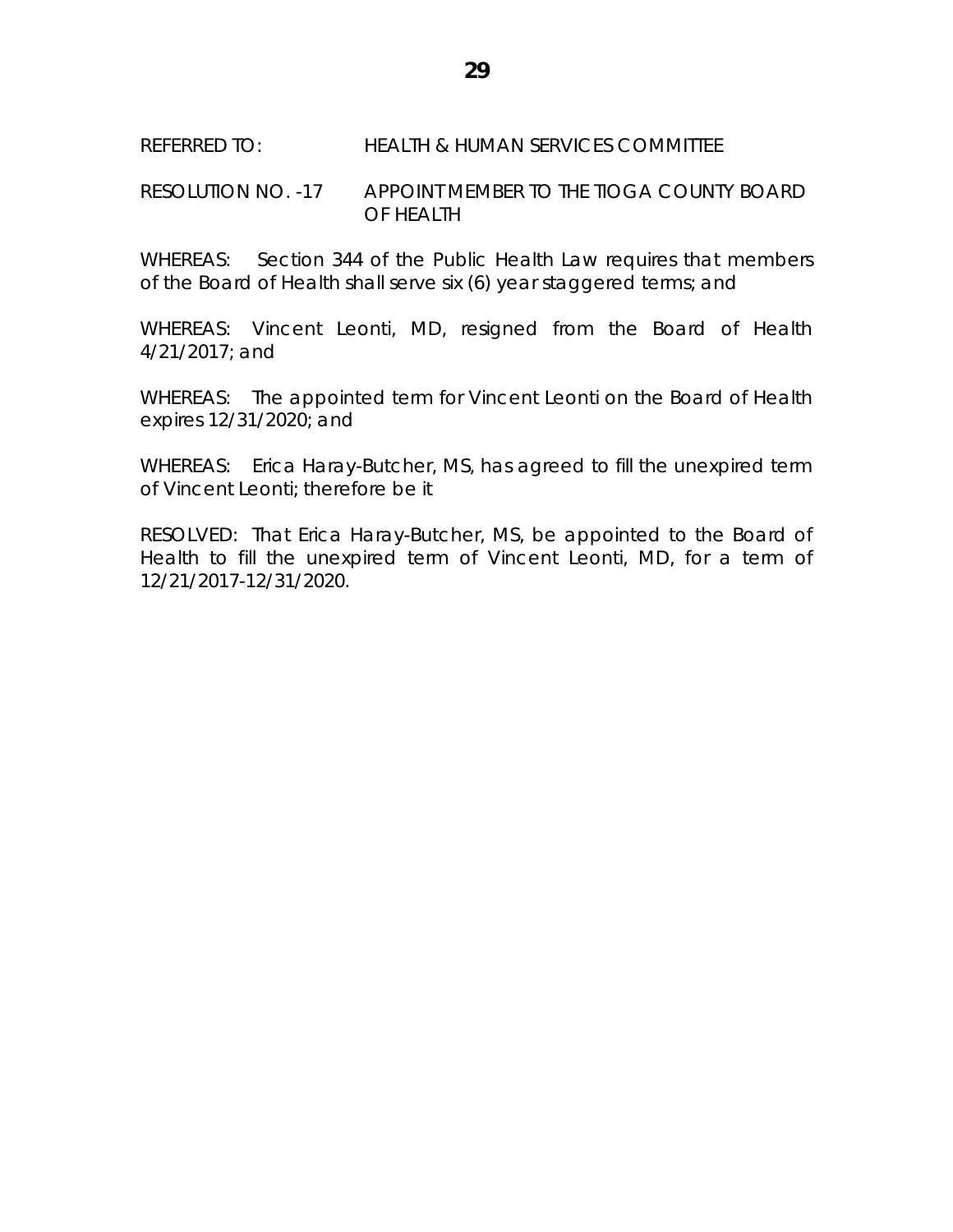RESOLUTION NO. -17 REAPPOINT MEMBER TO THE TIOGA COUNTY BOARD OF HEALTH

WHEREAS: Section 344 of the Public Health Law requires that members of the Board of Health shall serve six (6) year staggered terms; and

WHEREAS: The appointed term for Joseph Picco, DDS, on the Board of Health expires 12/31/17; and

WHEREAS: Dr. Picco has agreed to serve for another term; therefore be it

RESOLVED: That Joseph Picco, DDS, be re-appointed to the Board of Health for a term of 1/1/18-12/31/23.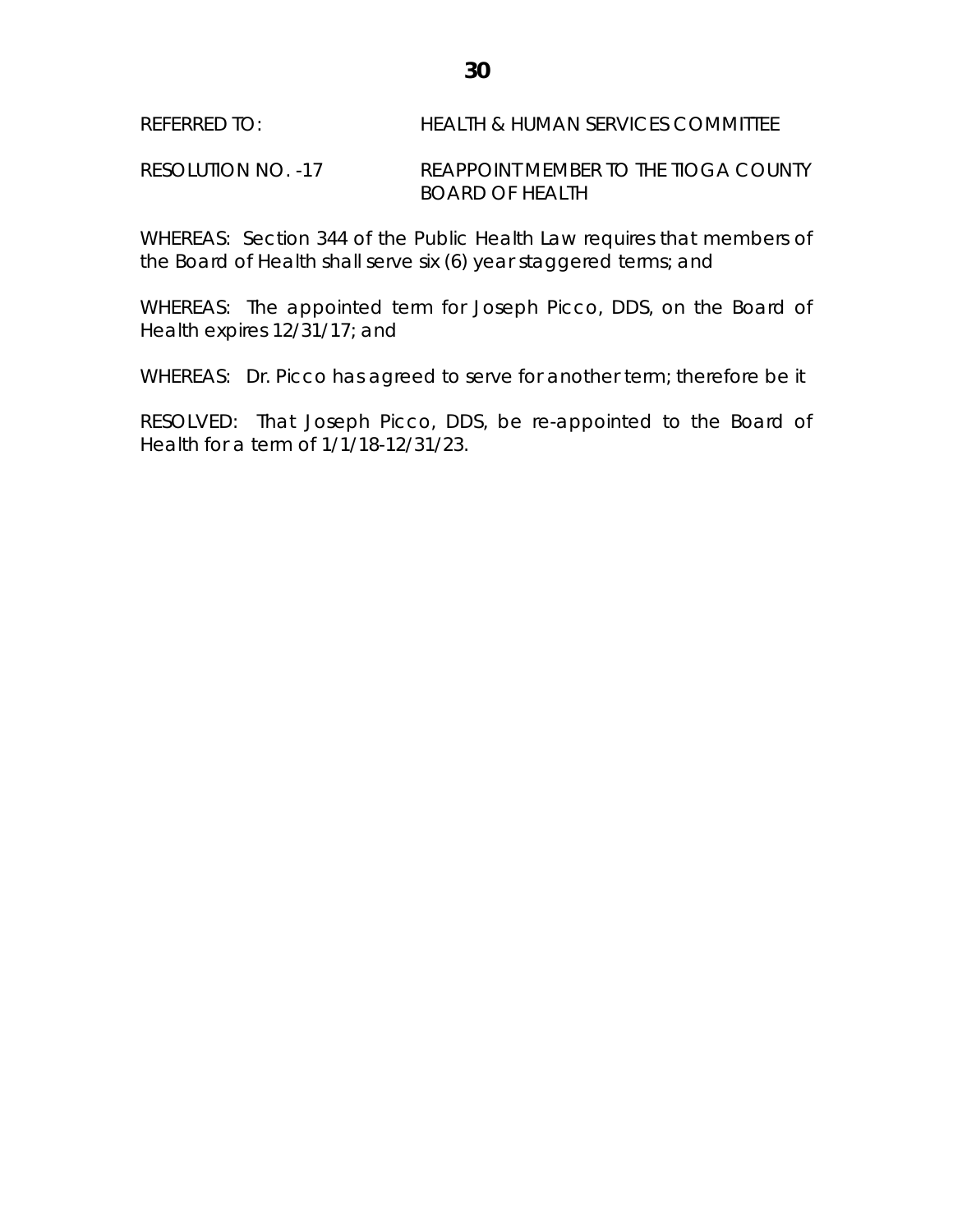REFERRED TO: PUBLIC SAFETY COMMITTEE

# RESOLUTION NO. -17 APPOINT FREEDOM OF INFORMATION OFFICER

WHEREAS: The Tioga County Sheriff's Office handles a significant number of Freedom of Information requests; and

WHEREAS: Lieutenant Casey Rhodes who was the designated Freedom of Information Officer for the Sheriff's Office will soon retire from service; therefore be it

RESOLVED: That Lieutenant Rich Hallett of the Tioga County Sheriff's Office be and hereby is appointed Freedom of Information Officer for Tioga County to handle the Freedom of Information requests received by the Tioga County Sheriff's Office, effective December 22, 2017; and be it further

RESOLVED: That in the event the Freedom of Information Officer makes a personal request for information, said request shall be reviewed by the County Attorney.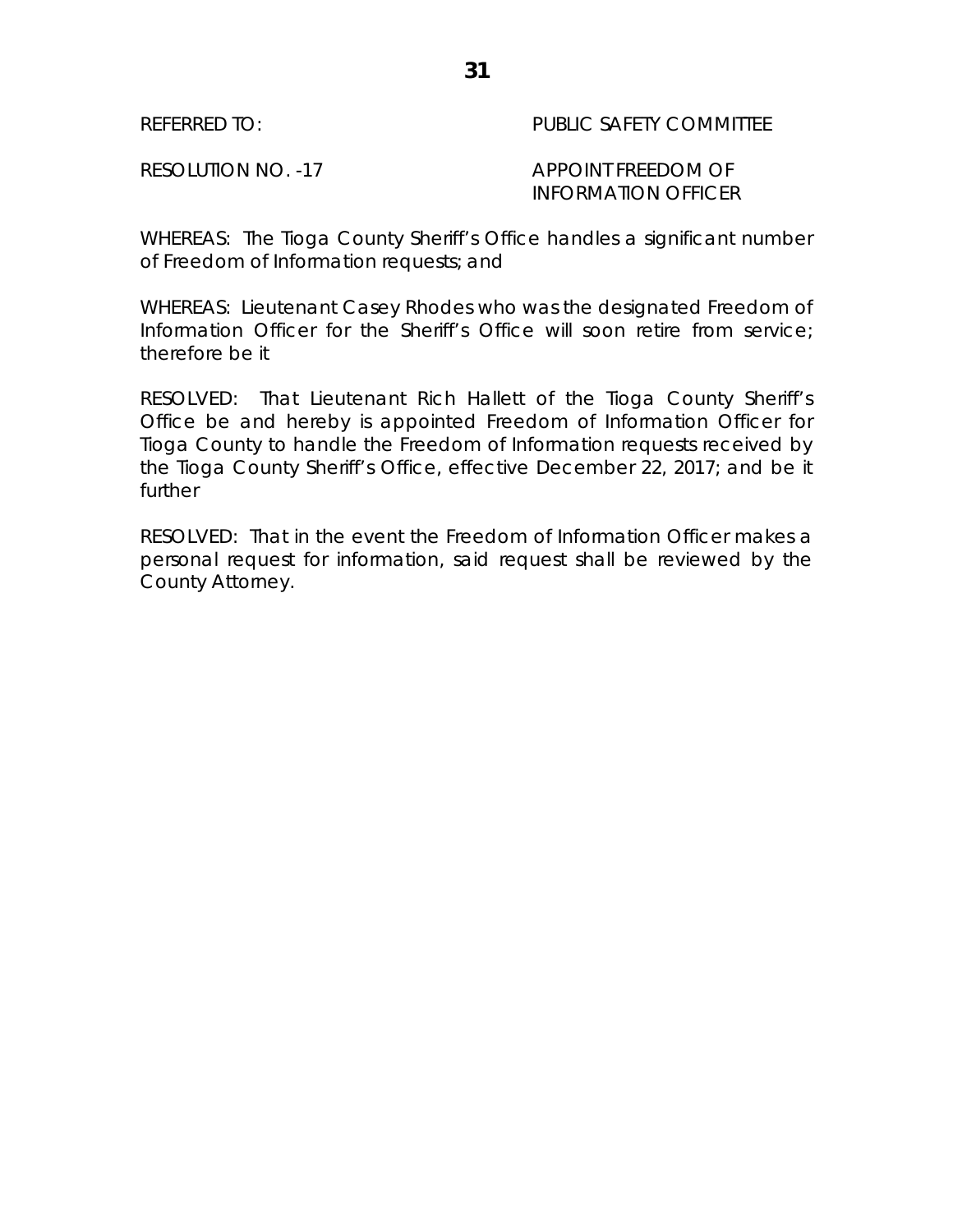RESOLUTION NO. -17 RE-APPOINT MEMBER TO THE TIOGA COUNTY AGRICULTURAL AND FARMLAND PROTECTION BOARD

WHEREAS: Pam Moore's term on the Agricultural and Farmland Protection Board as an Active Farmer expires as of 12/31/2017; and

WHEREAS: The Agricultural and Farmland Protection Board is desirous of filling this position and said Board member is willing and able to serve another term; therefore be it

RESOLVED: That the Tioga County Legislature hereby reappoint Pam Moore to the Agricultural and Farmland Protection Board, for the fouryear term of 1/1/18 – 12/31/21.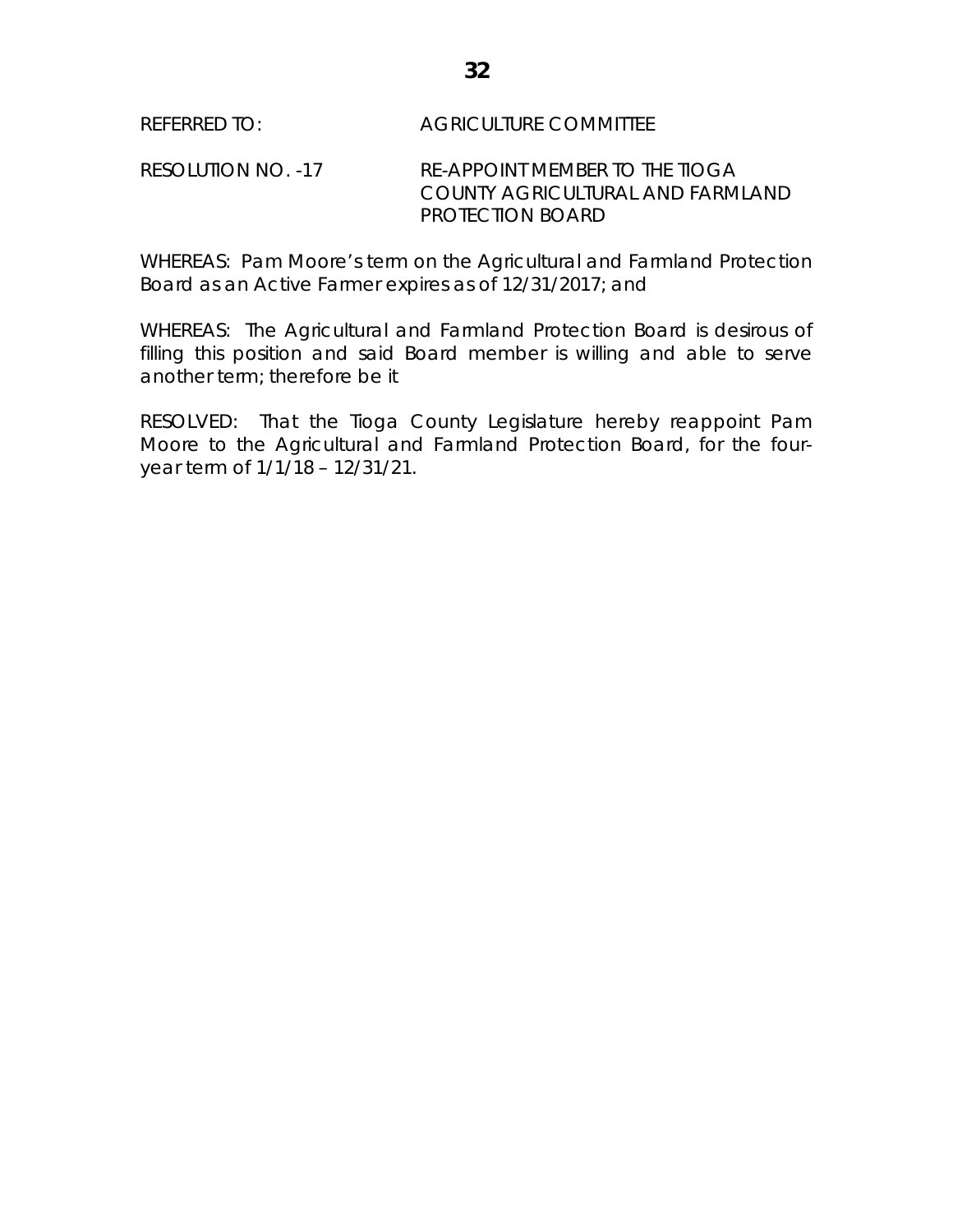REFERRED TO: HEALTH & HUMAN SERVICES **COMMITTEE** 

RESOLUTION NO. -17 RESOLUTION APPOINTING NEW MEMBER TO COMMUNITY SERVICES BOARD

WHEREAS: Carolyn Galatzan has agreed to become a new member; and

WHEREAS: The Community Services Board has recommended Carolyn's appointment; and

WHEREAS: Section Article 41.11 (d) of the Mental Hygiene Law allows counties to determine the length of term of Community Services Board members; therefore be it

RESOLVED: That Carolyn Galatzan be appointed a returning member to the Community Services Board, for term starting January 1, 2018 and ending December 31, 2021.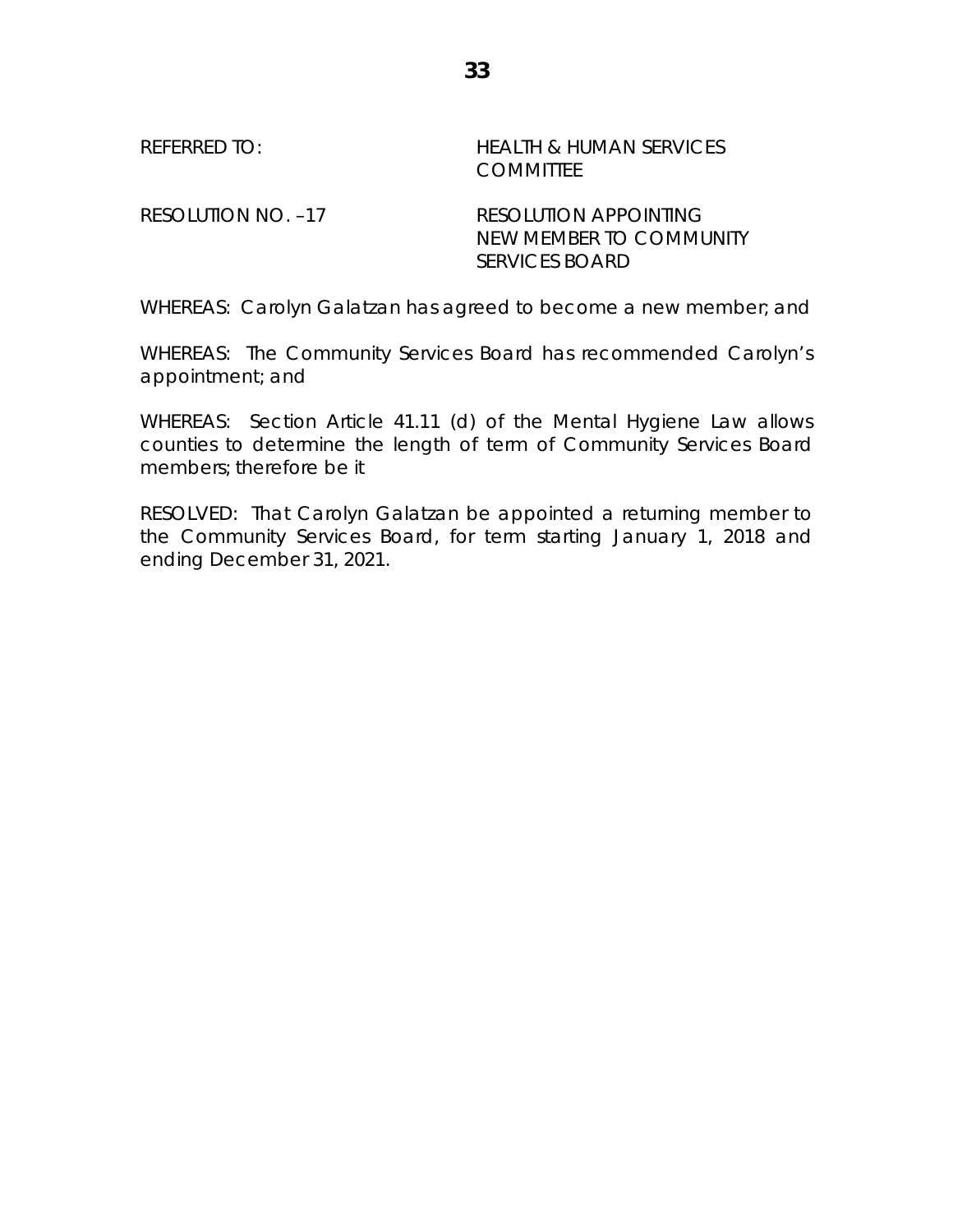## REFERRED TO: PERSONNEL COMMITTEE

RESOLUTION NO. -17 AUTHORIZE CONTRACT RENEWAL CSEA EMPLOYEE BENEFIT FUND

WHEREAS: Resolution #276-11 authorized a contract with CSEA Benefit Fund to administer Solstice Vision and Dental plans for CSEA and Non-Union employees; and

WHEREAS: The Dental and Vision plans are contractual benefits for CSEA employees, to be continued for 2018; therefore be it

RESOLVED: That the Chair of the Legislature is hereby authorized to sign a contract, subject to review by the County Attorney, with CSEA Employee Benefit Fund for the purpose of facilitating the Solstice Dental and Solstice Vision plans for the period of January 1, 2018 – December 31, 2018.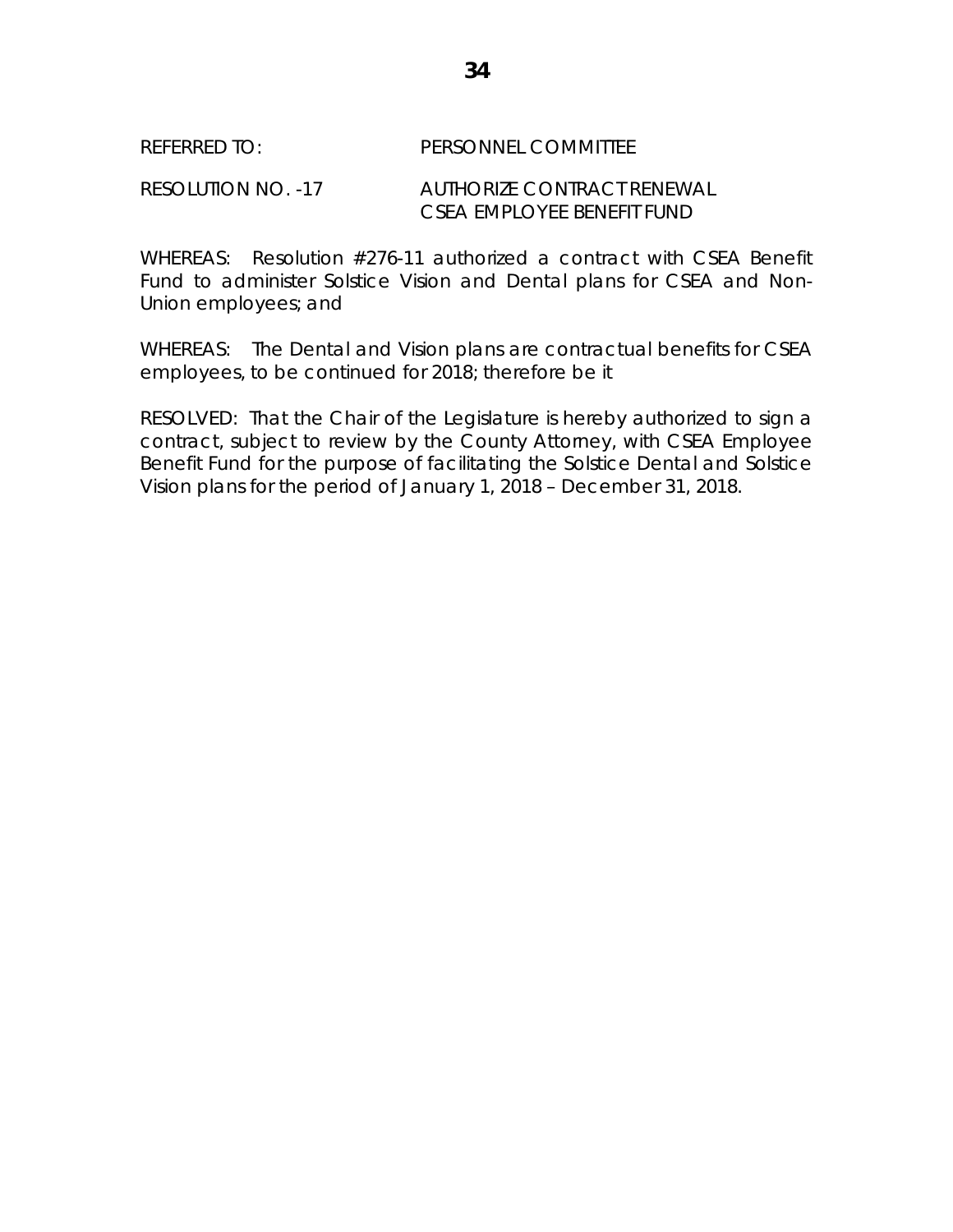## REFERRED TO: ADMINISTRATIVE SERVICES COMMITTEE PERSONNEL COMMITTEE

RESOLUTION NO. -17 AUTHORIZE 2018 SALARIES (BOARD OF ELECTIONS)

WHEREAS: The salaries for employees of the Board of Elections are set by resolution; and

WHEREAS: Non-Union staff have been authorized a salary increase for 2018; therefore be it

RESOLVED: That the 2018 rates of pay for the Board of Elections staff shall be as follows:

2018 pay:

| Commissioners (2)              |               | \$42,181.00/yr. |
|--------------------------------|---------------|-----------------|
| Deputy Commissioners (2)       |               | \$34,156.00/yr. |
| Voting Machine Technicians (2) | - S           | 16.52/hr.       |
| Election Workers (4)           | $\mathcal{L}$ | 12.64/hr.       |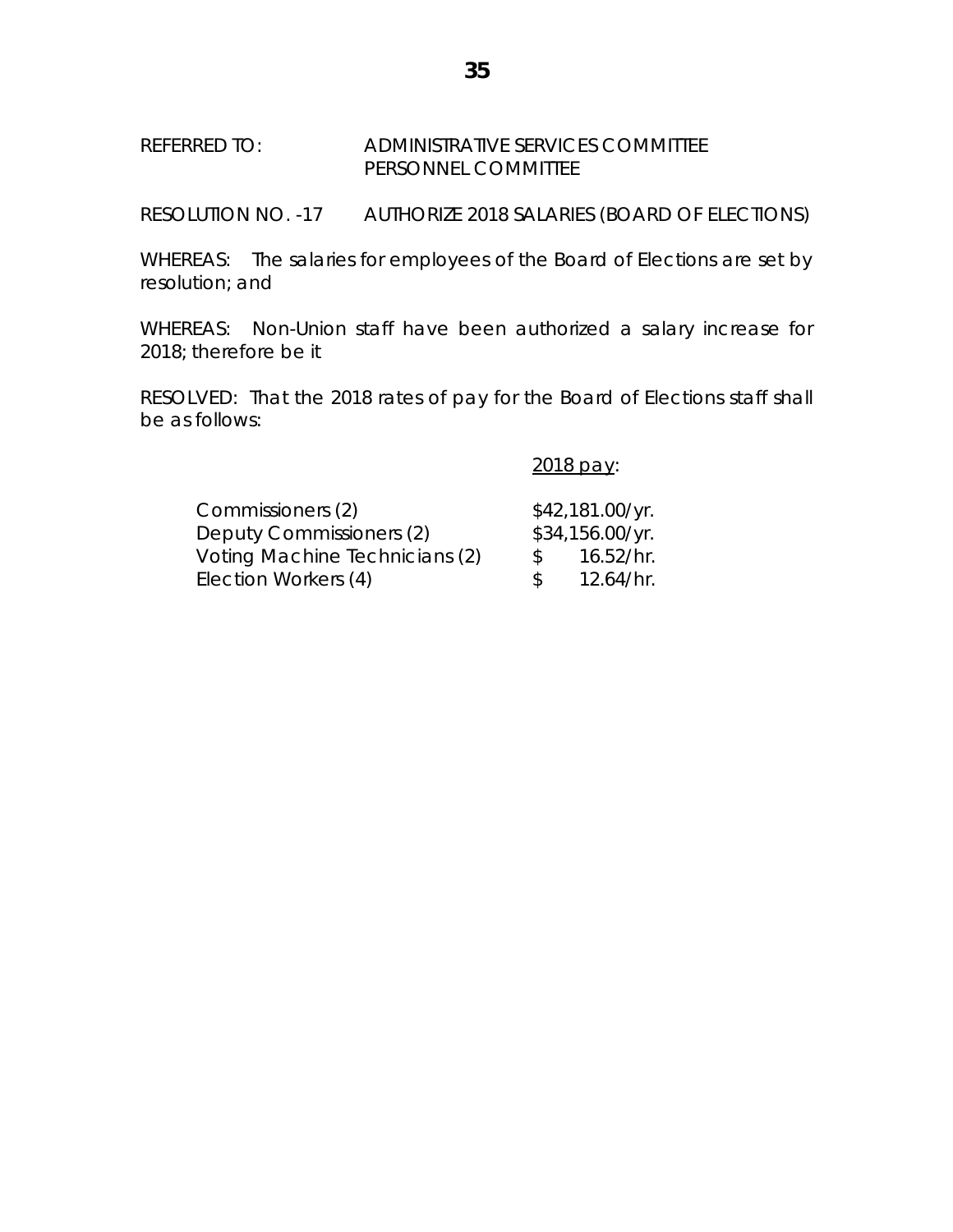| <b>REFERRED TO:</b> | LEGISLATIVE WORKSESSION |
|---------------------|-------------------------|
|                     | PERSONNEL COMMITTEE     |

RESOLUTION NO. -17 APPOINTMENT OF PART-TIME INFORMATION SECURITY OFFICER LEGISLATIVE OFFICE

WHEREAS: Tioga County Policy 43 requires the Legislature to appoint annually, a part-time Information Security Officer who will be responsible for implementing and monitoring a consistent data security program; therefore be it

RESOLVED: That Susan Haskett shall be appointed to the part-time Information Security Officer position for 2018 and will be compensated at an annual rate of \$5,150 per year.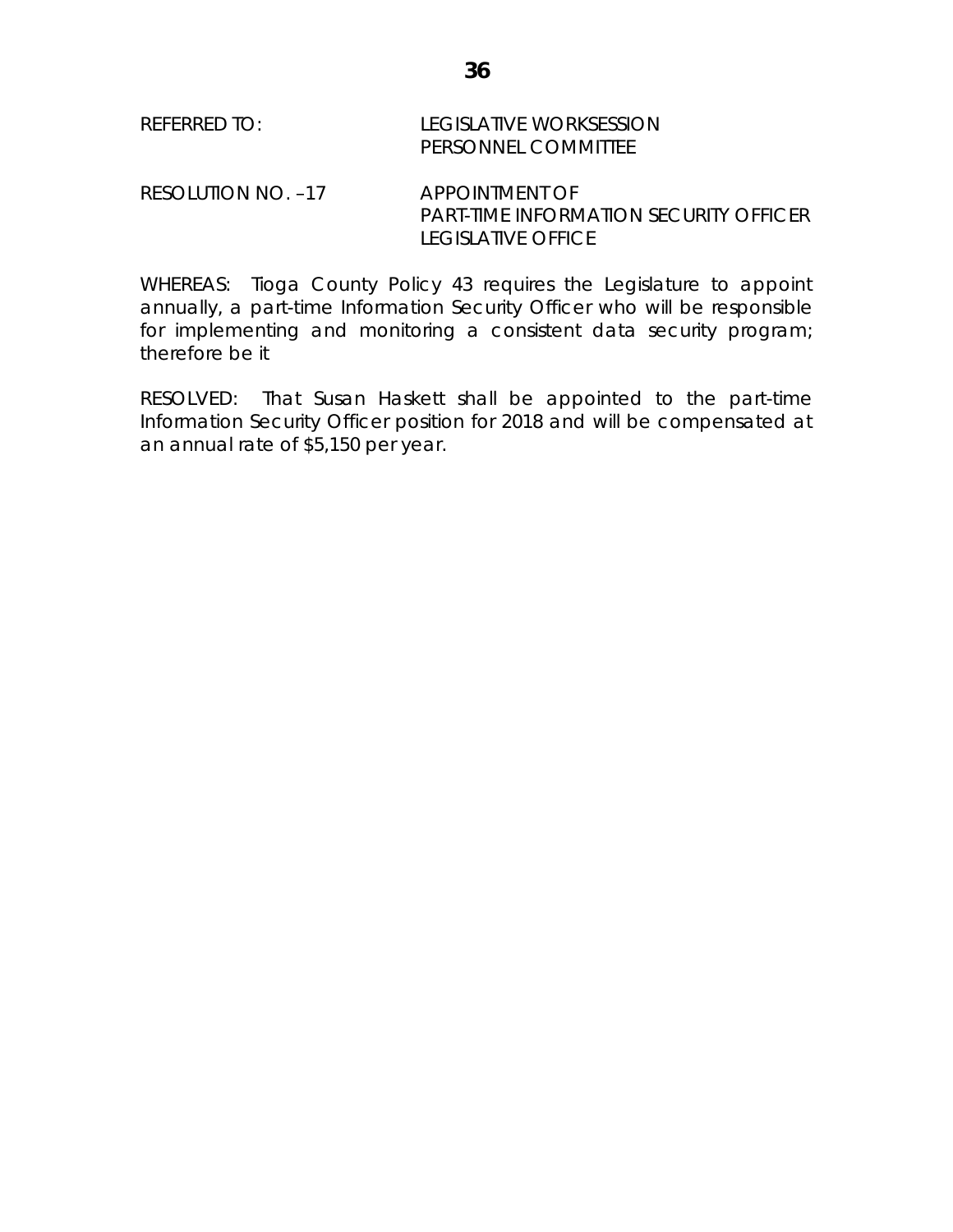| REFERRED TO:       | HEALTH & HUMAN SERVICES COMMITTEE<br>PERSONNEL COMMITTEE                                          |
|--------------------|---------------------------------------------------------------------------------------------------|
| RESOLUTION NO. -17 | AUTHORIZE THE REAPPOINTMENT OF<br>SHAWN L. YETTER AS<br>COMMISSIONER OF SOCIAL<br><b>SERVICES</b> |

WHEREAS**:** Commissioner Shawn L. Yetter's current appointment, effective January 21, 2013, will expire on January 20, 2018; and

WHEREAS: Pursuant to the Social Services Law of the State of New York, Article Three, Section 116, Paragraph 1 which states: "Any inconsistent provision of the law, notwithstanding, the position of the chief executive officer of the county or city social services department, whether referred to as commissioner or by other title, shall be in the non-competitive class of civil service, except any which is or may hereafter be in the competitive class. Appointments to such positions in the non-competitive class shall be for terms of five years and shall be made by the appropriate county or city body or officer."; and

WHEREAS**:** The Legislature is well pleased with Commissioner Shawn L. Yetter's performance, experience and qualifications and desires to reappoint him as the Tioga County Commissioner of Social Services; now therefore be it

RESOLVED: That Shawn L. Yetter be and hereby is reappointed as Tioga County Commissioner of Social Services for a fourth five-year term effective January 21, 2018 through January 20, 2023.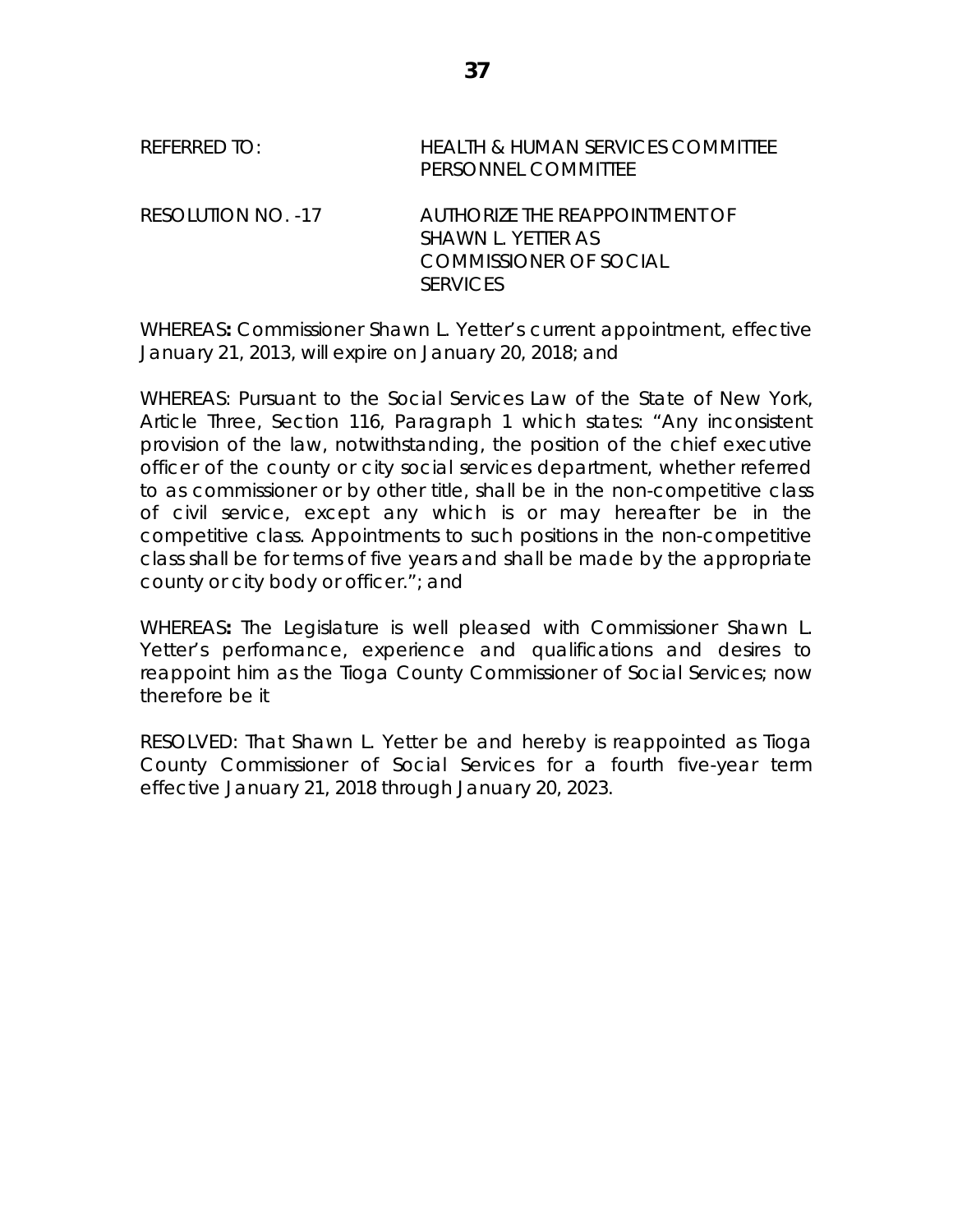| RFFERRIU (         | PERSONNEL COMMITTEE<br>FINANCE/LEGAL COMMITTEE                     |
|--------------------|--------------------------------------------------------------------|
| RESOLUTION NO. -17 | <b>AUTHORIZE APPOINTMENT OF 3RD</b><br>ASSISTANT DISTRICT ATTORNEY |

WHEREAS: Legislative approval is required for any appointment to a nonunion position within Tioga County; and

DISTRICT ATTORNEY'S OFFICE

WHEREAS: The 3rd Assistant District Attorney position became vacant on October 13, 2017; and

WHEREAS: The District Attorney has identified a qualified candidate to fill this vacancy; therefore be it

RESOLVED: That Sandra Cardone is hereby appointed to the title of 3rd Assistant District Attorney at an annual, non-union salary of \$65,000 effective January 2, 2018.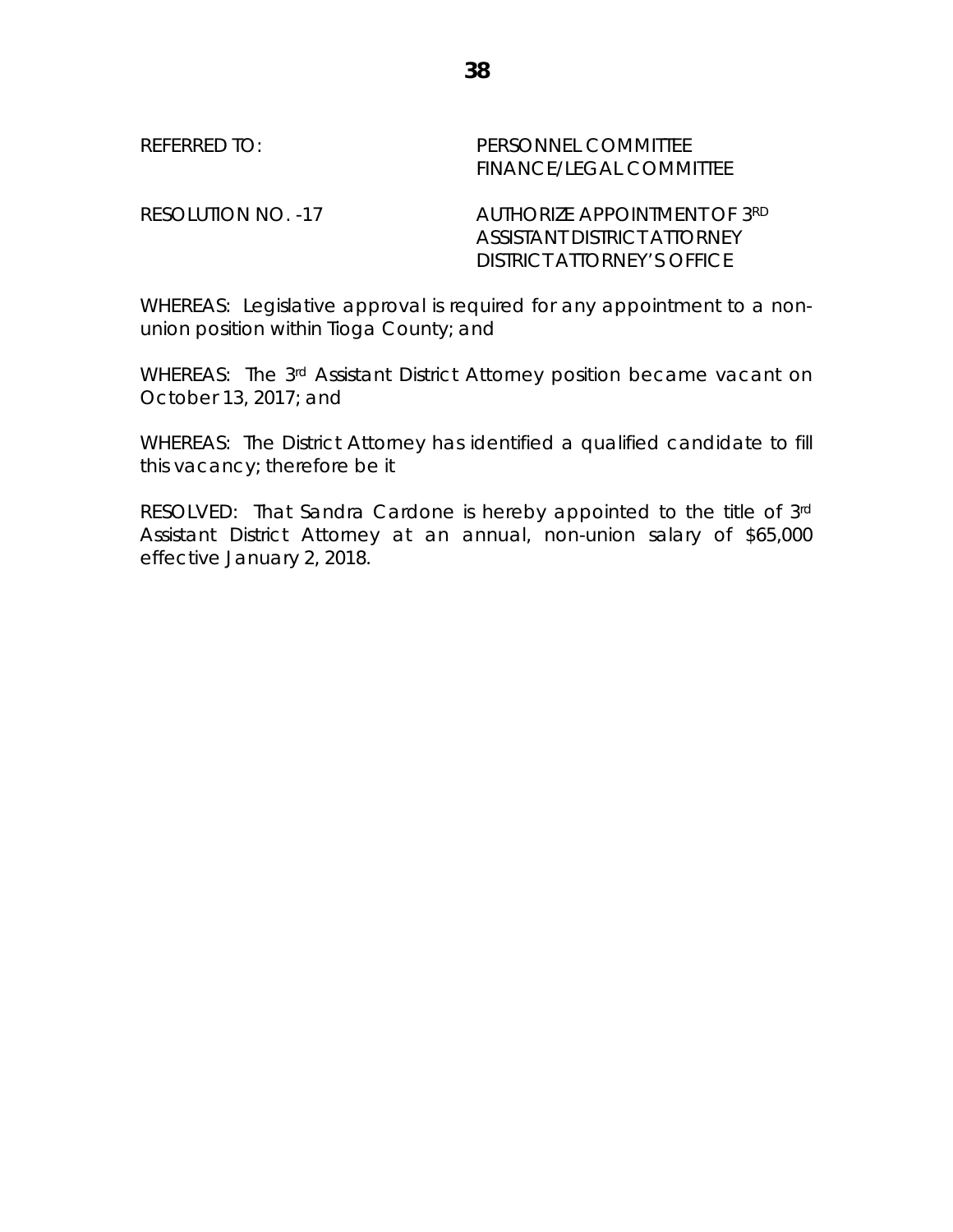## RESOLUTION NO.-17 2018 STAFF CHANGES DISTRICT ATTORNEY

WHEREAS: The District Attorney's Office requested staffing changes as part of the 2018 Budget process; and

WHEREAS: Those changes were approved by the County Legislature; therefore be it

RESOLVED: That the following staffing changes are effective January 1, 2018:

| <b>Name</b> | Current Title/ | New Title/   | <b>Budget Impact</b> |
|-------------|----------------|--------------|----------------------|
|             | Salary Grade   | Salary Grade |                      |

Cheryl Mancini 1<sup>st</sup> Assistant +\$7,042 District Attorney (FT)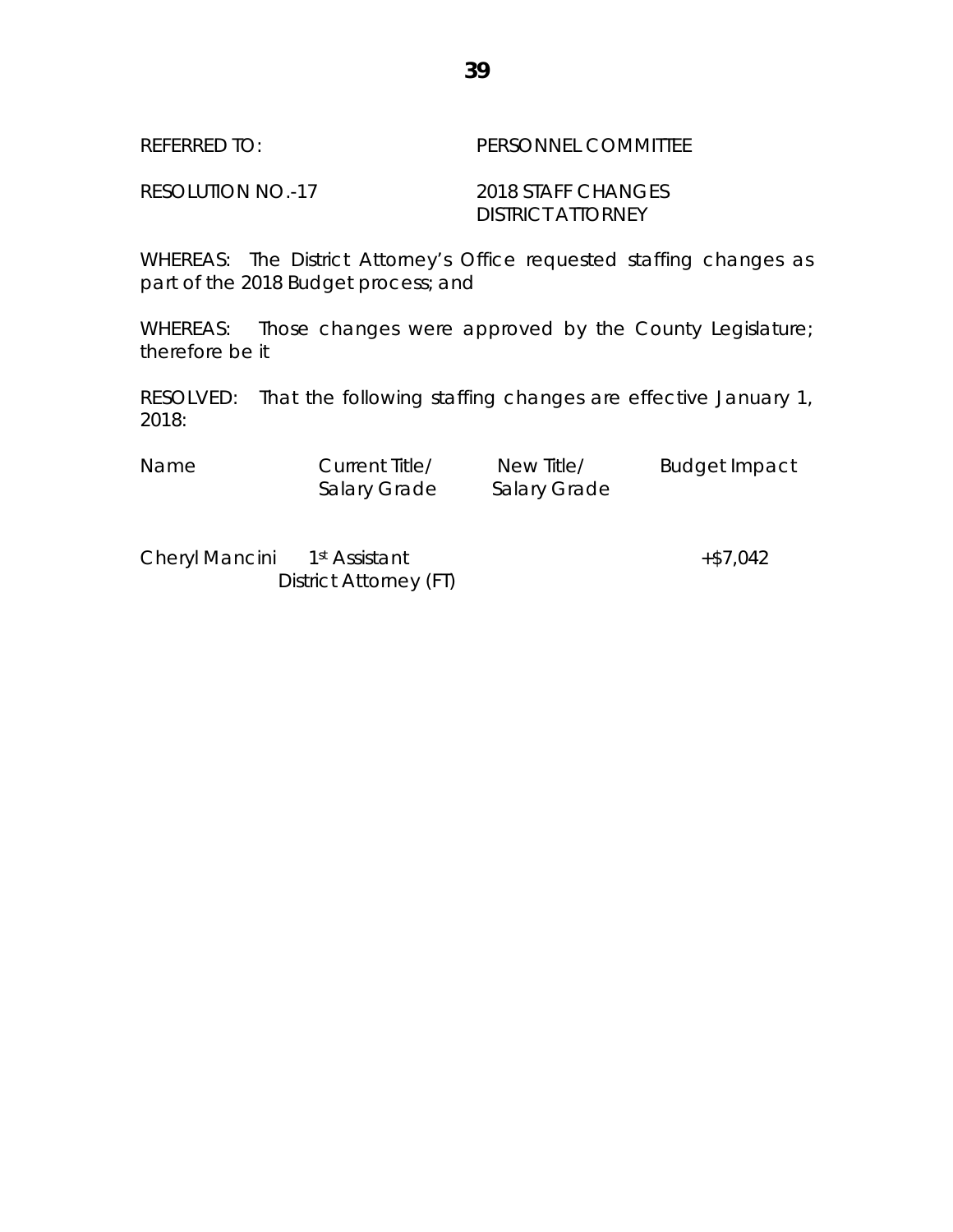REFERRED TO: PERSONNEL COMMITTEE

RESOLUTION NO.-17 2018 STAFF CHANGES ECONOMIC DEVELOPMENT AND PLANNING DEPARTMENT

WHEREAS: The Economic Development and Planning Department requested staffing changes as part of the 2018 Budget process; and

WHEREAS: Those changes were approved by the County Legislature; therefore be it

RESOLVED: That the following staffing changes are effective January 1, 2018:

| Name | Current Title/ | New Title/          | <b>Budget Impact</b> |
|------|----------------|---------------------|----------------------|
|      | Salary Grade   | <b>Salary Grade</b> |                      |

VACANT **Economic Development** Specialist  $(PI)$   $+ $19,500$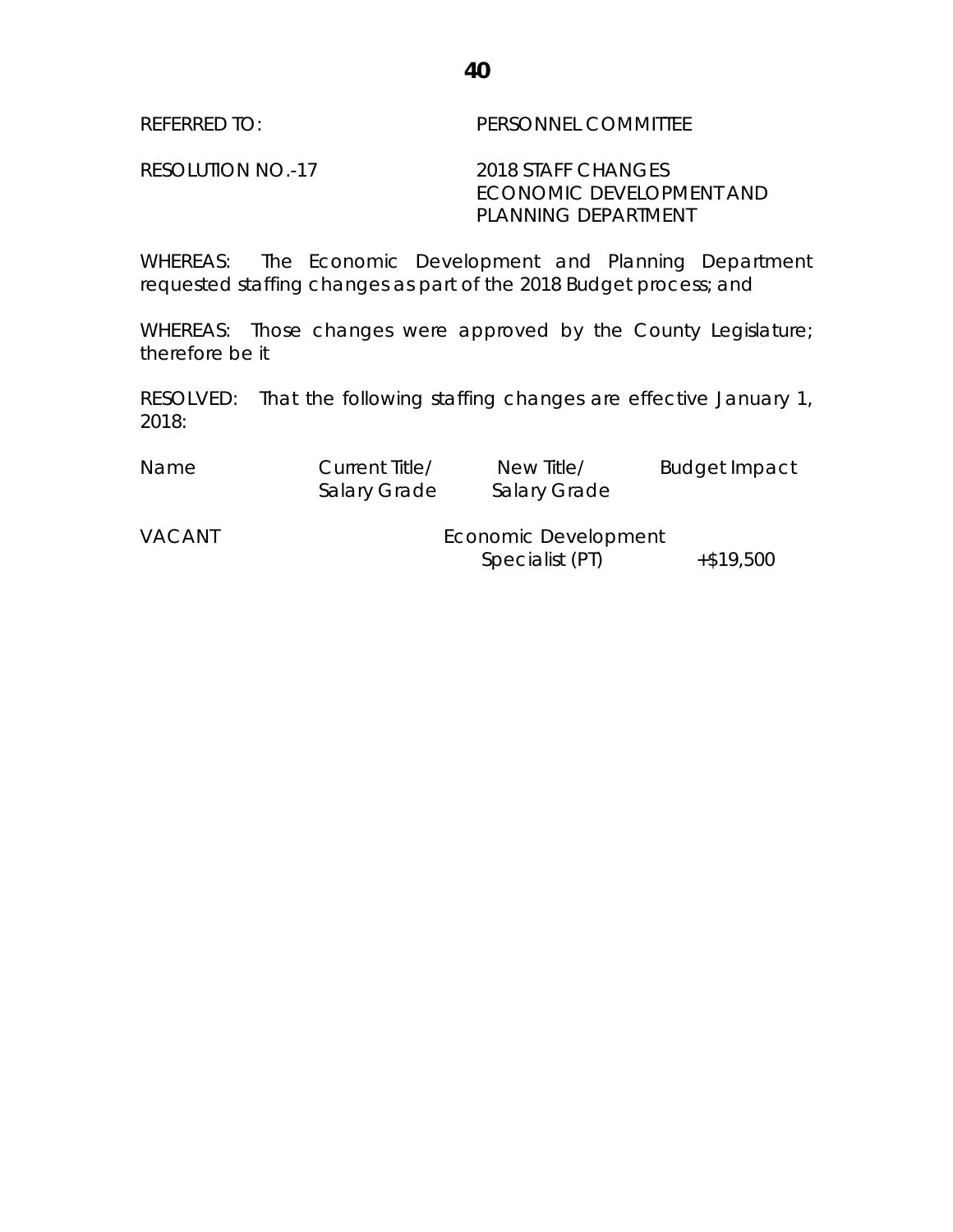RESOLUTION NO.-17 2018 STAFF CHANGES EMERGENCY PREPAREDNESS

WHEREAS: Resolution 252-17 created the Department of Emergency Services, which is intended to replace the Emergency Preparedness Department; and

WHEREAS: Subsequent staffing changes were part of the 2018 Budget process and those changes were approved by the County Legislature; therefore be it

RESOLVED: That the following staffing changes are effective January 1, 2018:

| Name                   | Current Title/<br>Salary Grade                                    | New Title/<br>Salary Grade | <b>Budget Impact</b> |
|------------------------|-------------------------------------------------------------------|----------------------------|----------------------|
|                        | Michael Simmons Deputy Director of<br>Emergency Preparedness (PT) | Abolish                    | $-$ \$5,200          |
| <b>Robert Williams</b> | Deputy Director<br>of Emergency Preparedness (PT)                 | Abolish                    | $-$ \$5,200          |
| <b>VACANT</b>          | Director of Emergency<br>of Emergency Preparedness (PT)           | Abolish                    | $-$ \$22,601         |

and be it further

RESOLVED: That the Department of Emergency Preparedness is hereby abolished effective January 1, 2018.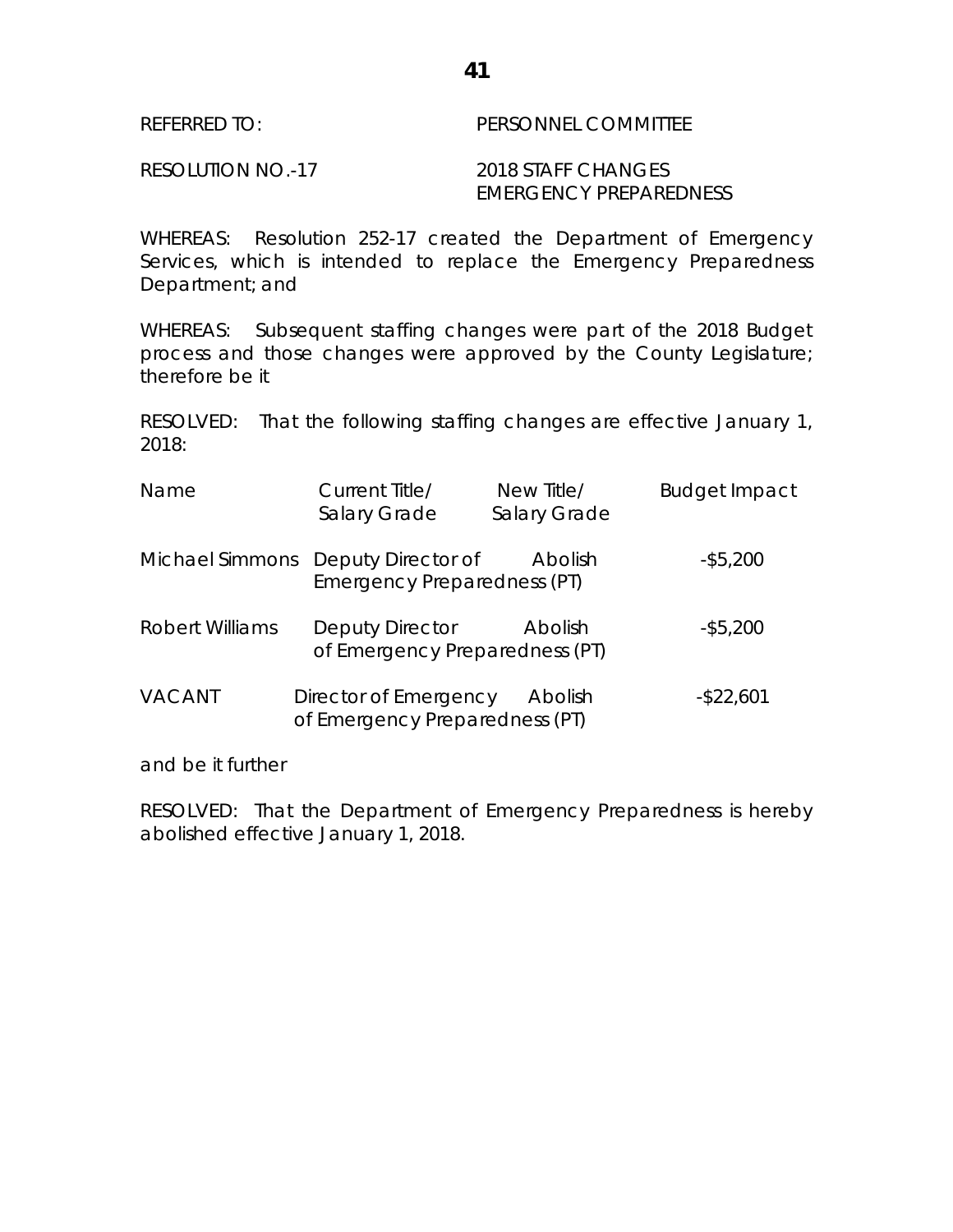RESOLUTION NO.-17 2018 STAFF CHANGES DEPARTMENT OF EMERGENCY SERVICES

WHEREAS: The Department of Emergency Services requested staffing changes as part of the 2018 Budget process; and

WHEREAS: Those changes were approved by the County Legislature; therefore be it

| Name         | Current Title/<br>Salary Grade                       | New Title/<br>Salary Grade | <b>Budget Impact</b> |
|--------------|------------------------------------------------------|----------------------------|----------------------|
| VACANT (New) | Director of Emergency<br>Services                    | Non-union                  | $+$ \$59,000         |
| VACANT (New) | Deputy Director of<br><b>Emergency Services (PT)</b> | Non-union                  | $+$ \$26,000         |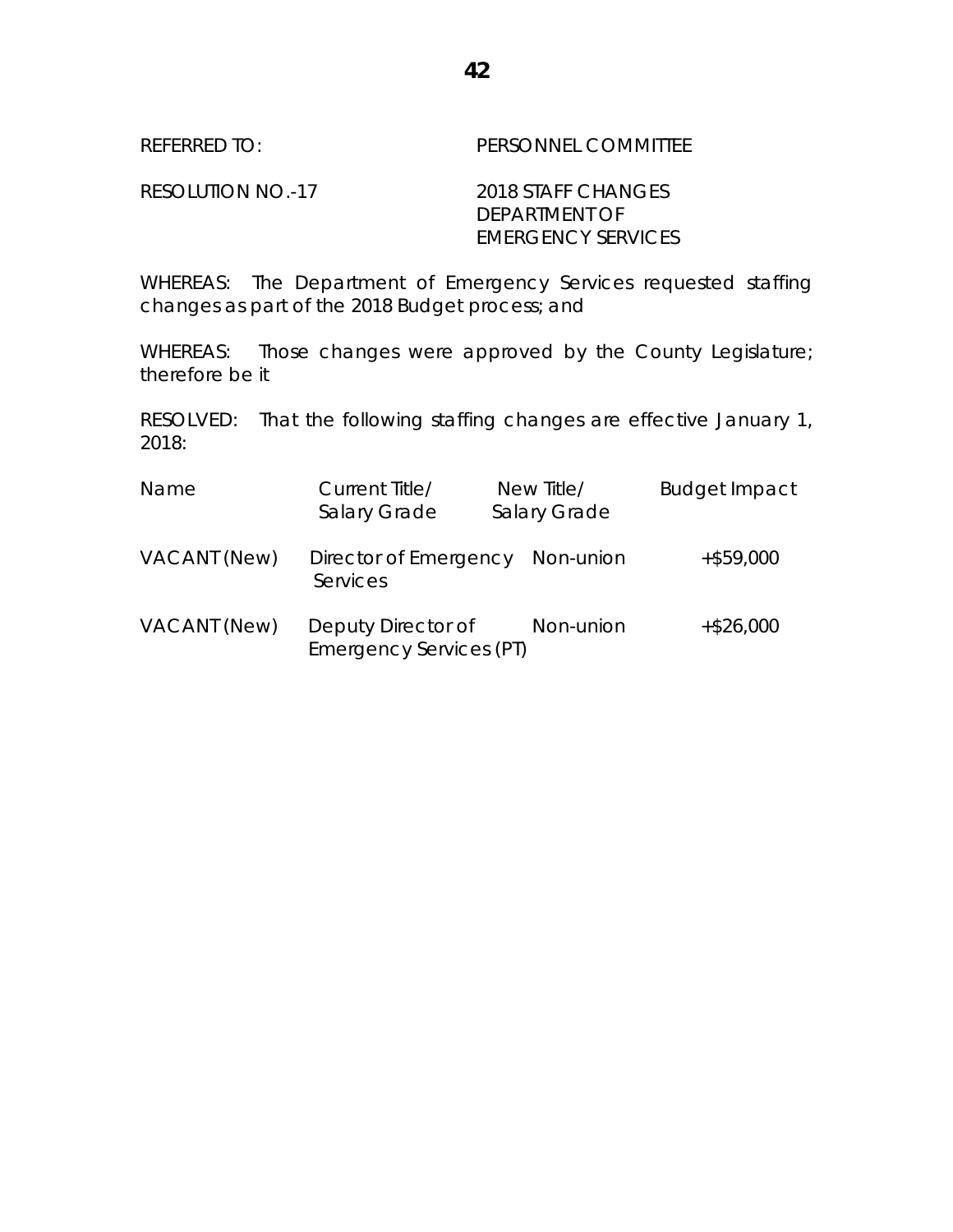| REFERRED TO:      | PERSONNEL COMMITTEE |
|-------------------|---------------------|
| RESOLUTION NO.-17 | 2018 STAFF CHANGES  |
|                   | BUREAU OF FIRE      |

WHEREAS: Resolution 252-17 created the Department of Emergency Services, which is intended to replace the Emergency Preparedness Department and the Department of Fire; and

WHEREAS: Subsequent staffing changes were part of the 2018 Budget process and those changes were approved by the County Legislature; therefore be it

RESOLVED: That the following staffing changes are effective January 1, 2018:

| Name                              | Current Title/<br>Salary Grade            | New Title/<br>Salary Grade | <b>Budget Impact</b> |
|-----------------------------------|-------------------------------------------|----------------------------|----------------------|
| Frank Okrasinski                  | Fire Coordinator (PT)                     | Abolish                    | $-$12,240$           |
| Kevin Ford                        | <b>Assistant Fire</b><br>Coordinator (PT) | Abolish                    | $-$ \$4,416          |
| Larry Singleton                   | <b>Assistant Fire</b><br>Coordinator (PT) | Abolish                    | $-$ \$4,416          |
| Stephen Fedorowicz Assistant Fire | Coordinator (PT)                          | Reduce Salary              | $-$ \$2,000          |
| <b>Robert Williams</b>            | <b>Assistant Fire</b><br>Coordinator (PT) | Abolish                    | $-$ \$2,652          |

and be it further

RESOLVED: That the Department of Fire is hereby abolished effective January 1, 2018, and all remaining Assistant Fire Coordinators shall be allocated to the Department of Emergency Services effective January 1, 2018.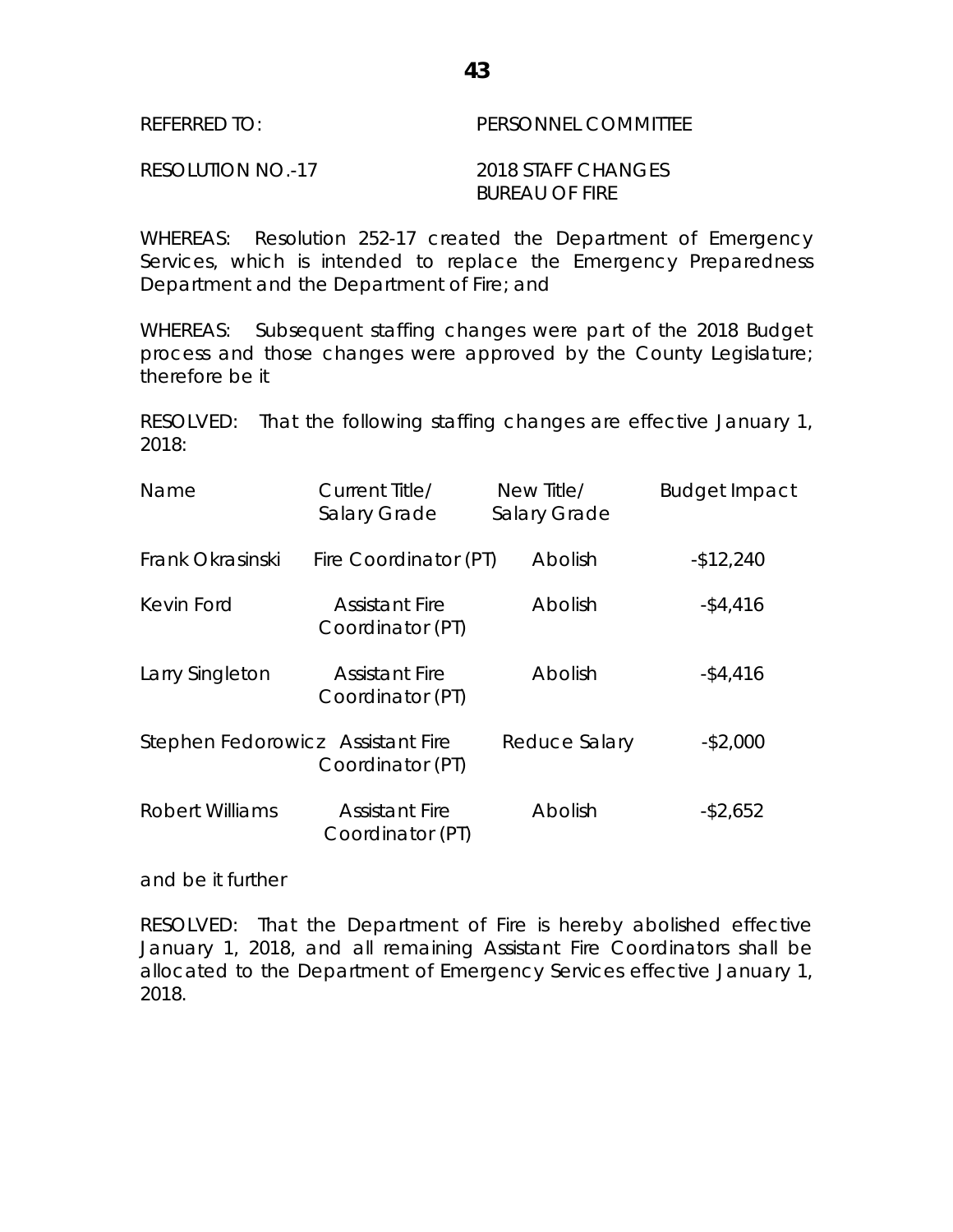REFERRED TO: PERSONNEL COMMITTEE

RESOLUTION NO.-17 2018 STAFF CHANGES INFORMATION TECHNOLOGY AND COMMUNICATION SERVICES DEPARTMENT

WHEREAS: The Information Technology and Communication Services Department requested staffing changes as part of the 2018 Budget process; and

WHEREAS: Those changes were approved by the County Legislature; therefore be it

| Name         | Current Title/<br>Salary Grade   | New Title/<br>Salary Grade       | <b>Budget Impact</b> |
|--------------|----------------------------------|----------------------------------|----------------------|
| Drew Griffin | Software Support<br>Liaison (NU) | Deputy Director of<br>IT&CS (NU) | $+$ \$10,000         |
| VACANT (New) |                                  | <b>GIS Technician FT</b>         | $+$ \$37,427         |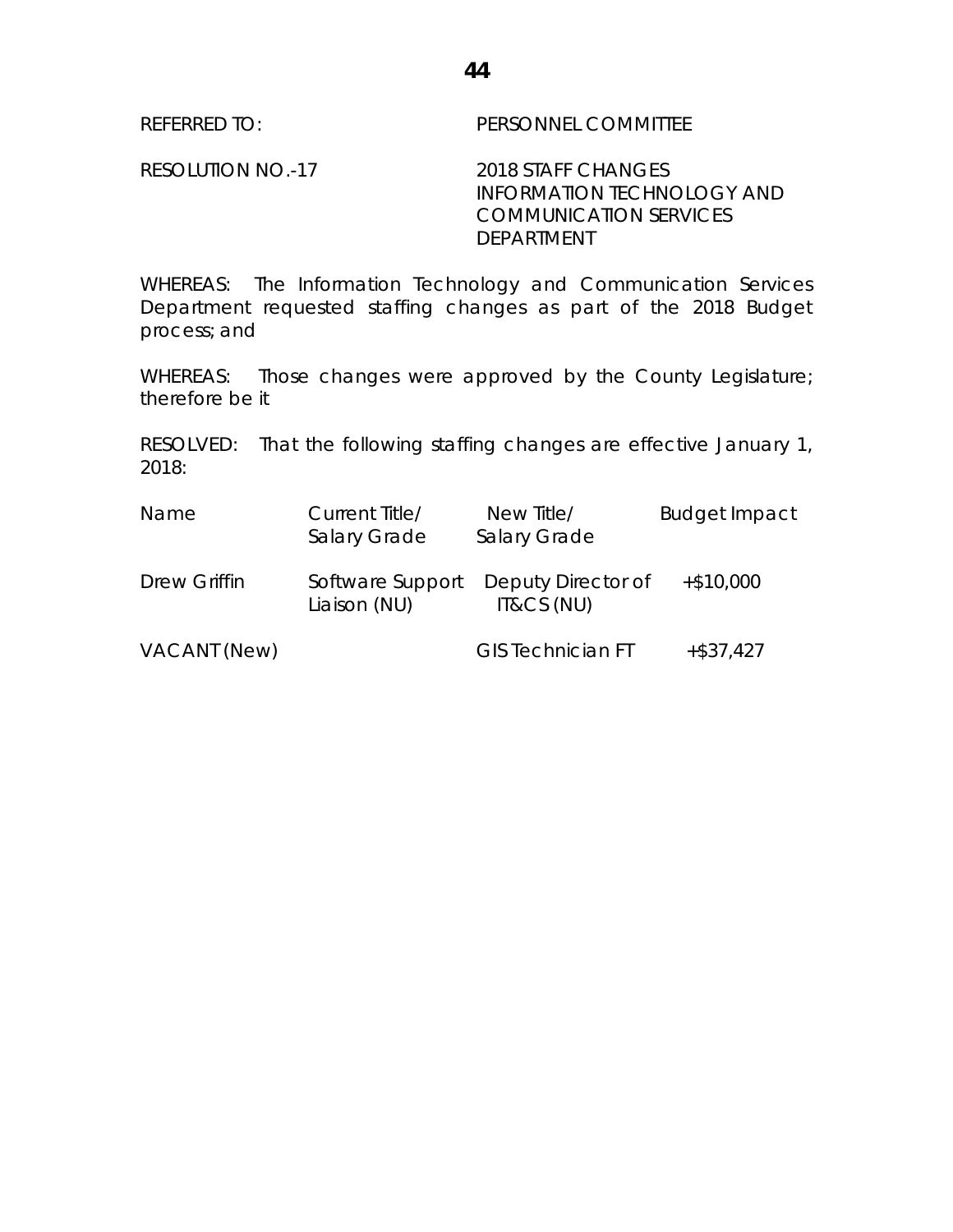WHEREAS: The Public Health Department requested staffing changes as part of the 2018 Budget process; and

WHEREAS: Those changes were approved by the County Legislature; therefore be it

RESOLVED: That the following staffing changes are effective the close of business on December 22, 2017:

| <b>Name</b>                                        | Current Title/<br>Salary Grade | New Title/<br>Salary Grade | <b>Budget Impact</b> |
|----------------------------------------------------|--------------------------------|----------------------------|----------------------|
| Nancy Mastro<br><b>Robert Morley</b><br>VACANT (2) | Mail Clerk (PT) (4)            | Abolish                    | \$0                  |

and be it further

| Name          | Current Title/<br>Salary Grade               | New Title/<br>Salary Grade | <b>Budget Impact</b> |
|---------------|----------------------------------------------|----------------------------|----------------------|
| <b>VACANT</b> | <b>Public Health</b><br>Technician (Grade 7) | Unfunded                   | $-$ \$33,514         |
| <b>VACANT</b> | <b>Accounting Associate I</b><br>(Grade 4)   | Fund                       | $+ $25,946$          |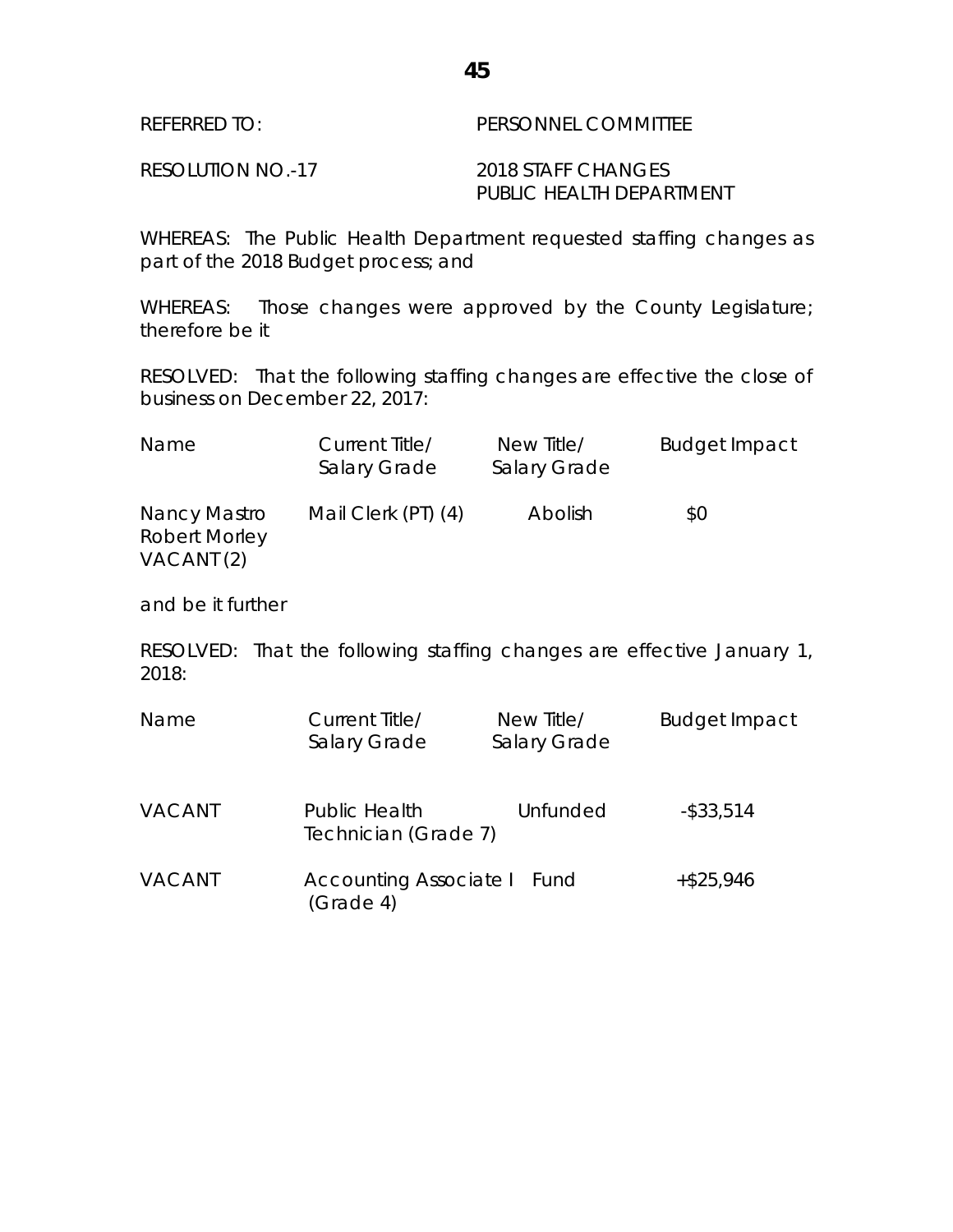WHEREAS: The Department of Social Services requested staffing changes as part of the 2018 Budget process; and

WHEREAS: Those changes were approved by the County Legislature; therefore be it

RESOLVED: That the following staffing changes are effective December 23, 2017:

| <b>Name</b>                                                   | Current Title/<br>Salary Grade | New Title/<br>Salary Grade | <b>Budget Impact</b> |
|---------------------------------------------------------------|--------------------------------|----------------------------|----------------------|
| Nancy Mastro<br><b>Robert Morley</b><br>VACANT <sub>(2)</sub> | Create                         | Mail Clerk (PT) (4)        | \$0                  |

and be it further

| Name          | Current Title/<br>Salary Grade                   | New Title/<br>Salary Grade | <b>Budget Impact</b> |
|---------------|--------------------------------------------------|----------------------------|----------------------|
| <b>VACANT</b> | Database Clerk<br>(Grade <sub>4</sub> )          | Abolish                    | \$0 (unfunded)       |
| <b>VACANT</b> | Accounting Associate II<br>(Grade <sub>5</sub> ) | Abolish                    | $-$ \$27,380         |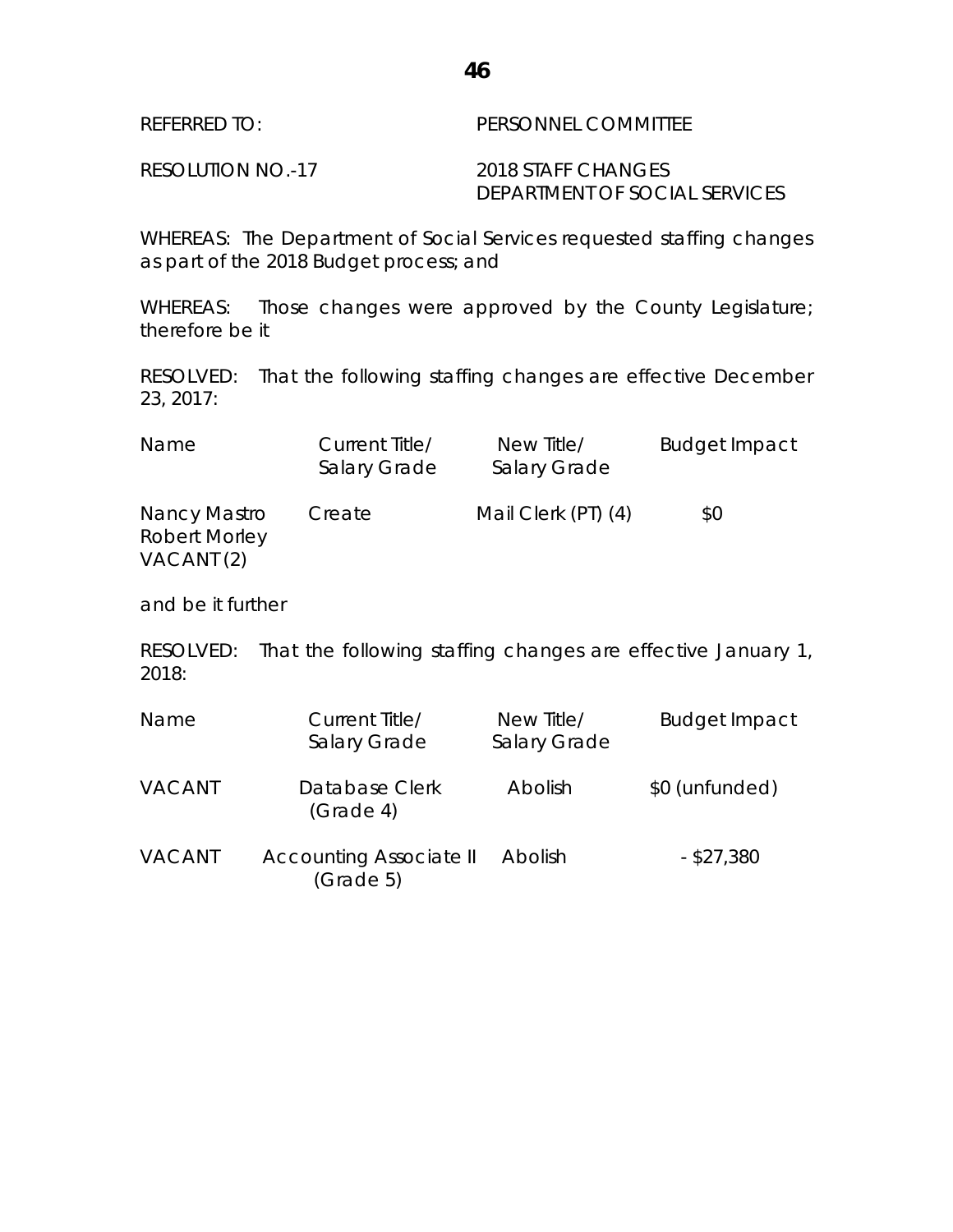| REFERRED TO:      | <b>PERSONNEL COMMITTEE</b> |
|-------------------|----------------------------|
| RESOLUTION NO.-17 | 2018 STAFF CHANGES         |

VETERAN'S DEPARTMENT

WHEREAS: The Veteran's Department requested staffing changes as part of the 2018 Budget process; and

WHEREAS: Those changes were approved by the County Legislature; therefore be it

| Name                                               | Current Title/<br><b>Salary Grade</b> | New Title/<br><b>Salary Grade</b> | <b>Budget Impact</b> |
|----------------------------------------------------|---------------------------------------|-----------------------------------|----------------------|
| Michael Middaugh Veterans Service Veterans Service |                                       | Officer (PT) Officer (FT) Grade 7 | $+$ \$21,799         |